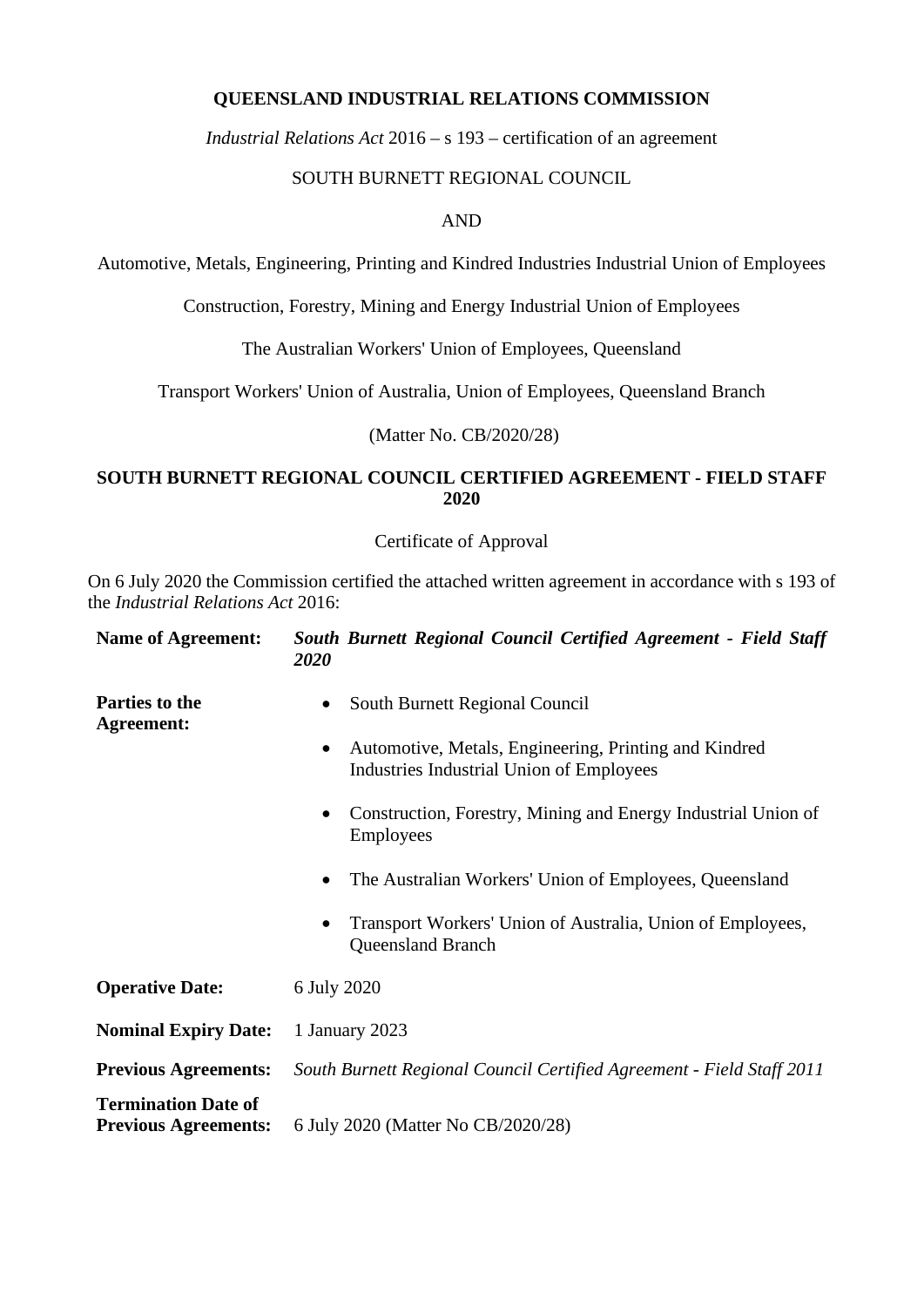S C PIDGEON Industrial Commissioner

6 July 2020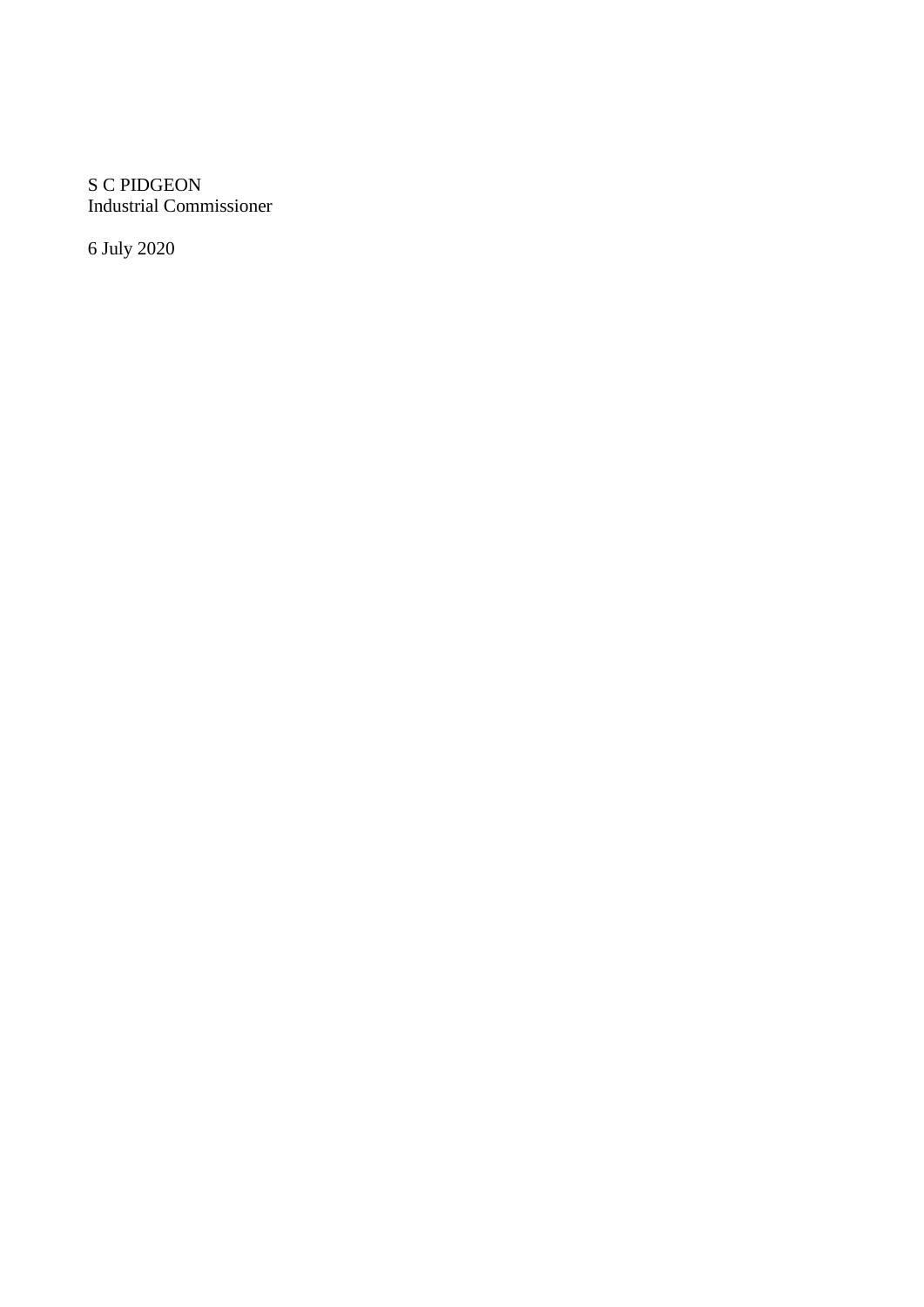

# **Certified Agreement – Field Staff 2020**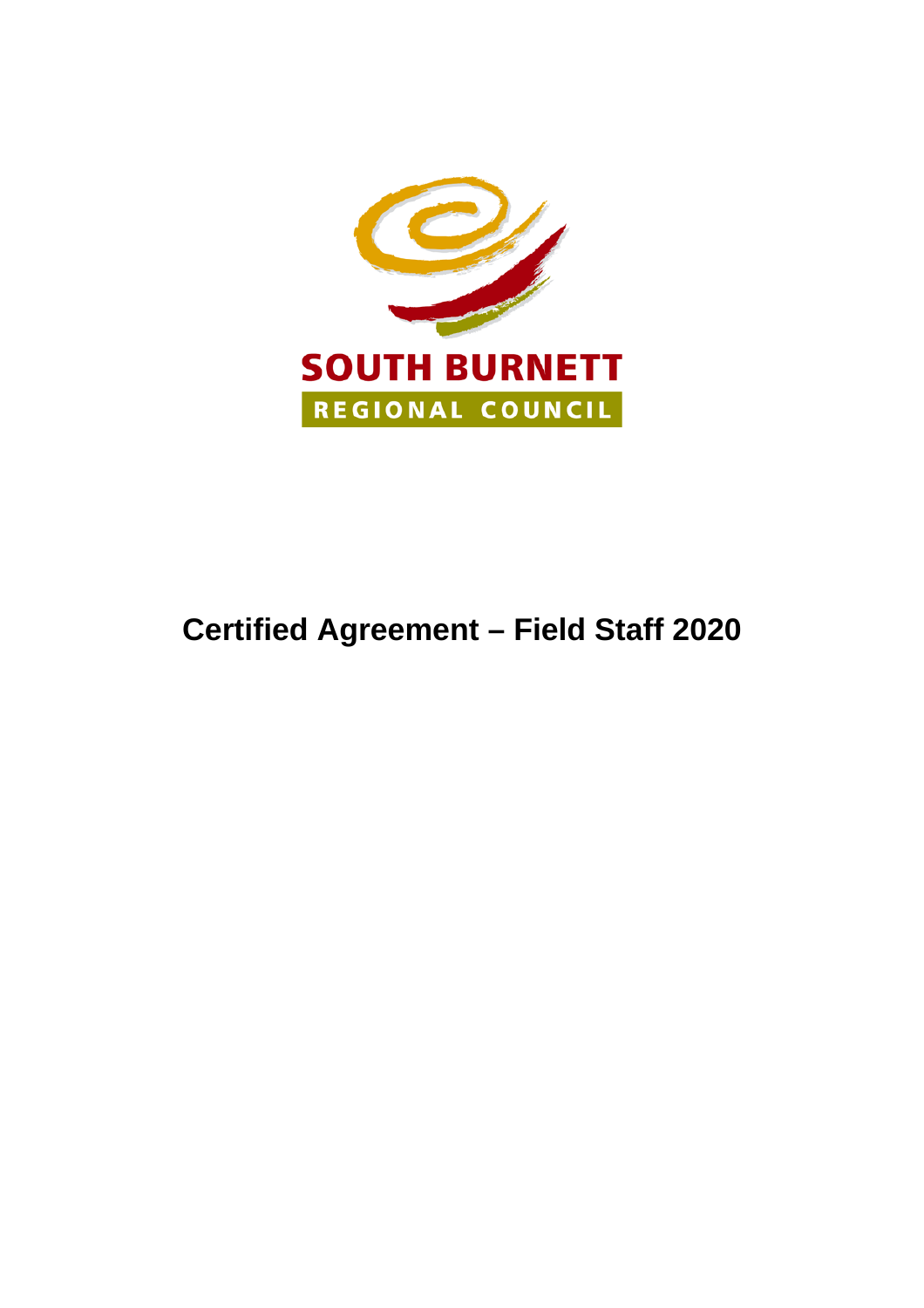# **TABLE OF CONTENTS**

| 1 <sub>1</sub> |  |
|----------------|--|
| 2.             |  |
| 3.             |  |
| 4.             |  |
| 5.             |  |
| 6.             |  |
| 7.             |  |
| 8.             |  |
| 9.             |  |
|                |  |
|                |  |
|                |  |
|                |  |
|                |  |
|                |  |
|                |  |
|                |  |
|                |  |
|                |  |
|                |  |
|                |  |
|                |  |
|                |  |
|                |  |
|                |  |
|                |  |

 $\mathbb{R}^2$ 

a kara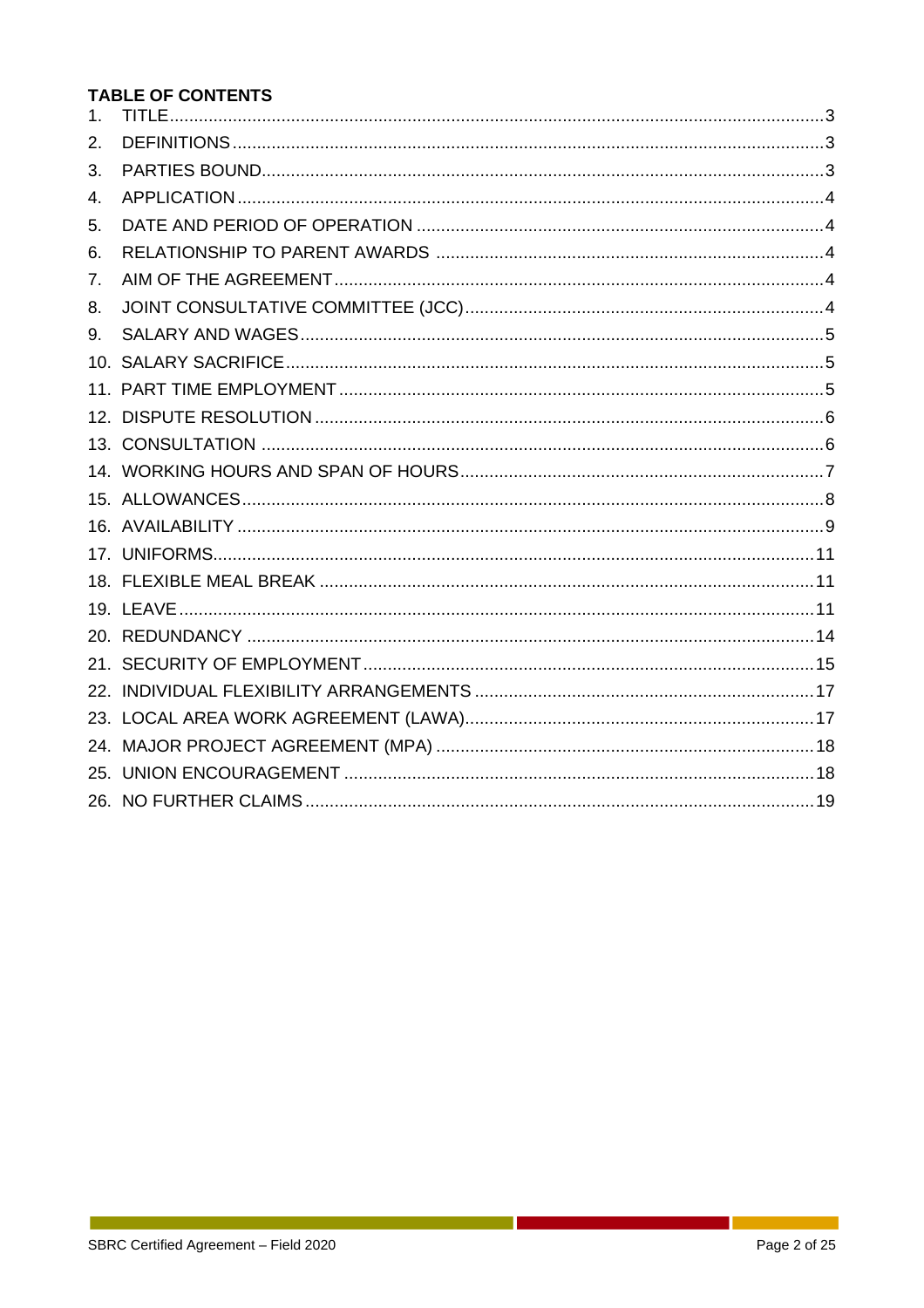#### <span id="page-4-0"></span>**1. TITLE**

This Agreement will be known as the South Burnett Regional Council Certified Agreement – Field Staff 2020.

#### <span id="page-4-1"></span>**2. DEFINITIONS**

"**Awards**" means the *Queensland Local Government Industry (Stream B) Award – State 2017* and *Queensland Local Government Industry (Stream C) Award – State 2017.* 

"**Council**" means South Burnett Regional Council.

"**Emergency Service Agency**" means the State Emergency Service, Volunteer Fire Brigade, Rural Fire Brigade or any other service agreed by the Chief Executive Officer to be an applicable emergency service.

**"Field Staff"** means those Employees whose employment is covered by the provisions of the Awards.

#### "**Immediate Family or Household**" means:

- (a) a spouse (including a former spouse, de facto spouse and a former de facto spouse) of the Employee; A de facto spouse means a person of the opposite/same sex to the Employee who lives with the Employee as his or her husband or wife on a bona fide domestic basis: and
- (b) a child or an adult child (including an adopted child, an ex-foster child, a step child or an exnuptial child), parent, grandparent, grandchild or sibling of the Employee.

"**Industrial Instrument**" has the same meaning as in the IR Act.

"**IR Act**" means the *Industrial Relations Act 2016* (Qld).

"**JCC**" means the Joint Consultative Committee established and constituted for the Council, Employees and Unions.

"**Ordinary rate of Pay**" means the ordinary time rate of pay for the Employee concerned. Provided that such rate shall exclude overtime, penalty rates, disability allowances, shift allowances, special rates, fares and travelling time allowances, bonuses and any other ancillary payments of a like nature.

"**WHS Act**" means the *Work Health and Safety Act 2011 (Qld).*

"**QIRC**" means the Queensland Industrial Relations Commission.

#### <span id="page-4-2"></span>**3. PARTIES BOUND**

The parties bound by this Agreement are South Burnett Regional Council and the following industrial organisations:

- (a) Automotive, Metals, Engineering, Printing and Kindred Industries Industrial Union of Employees, Queensland (AMEPKU);
- (b) Construction, Forestry, Mining & Energy, Industrial Union of Employees (CFMEU)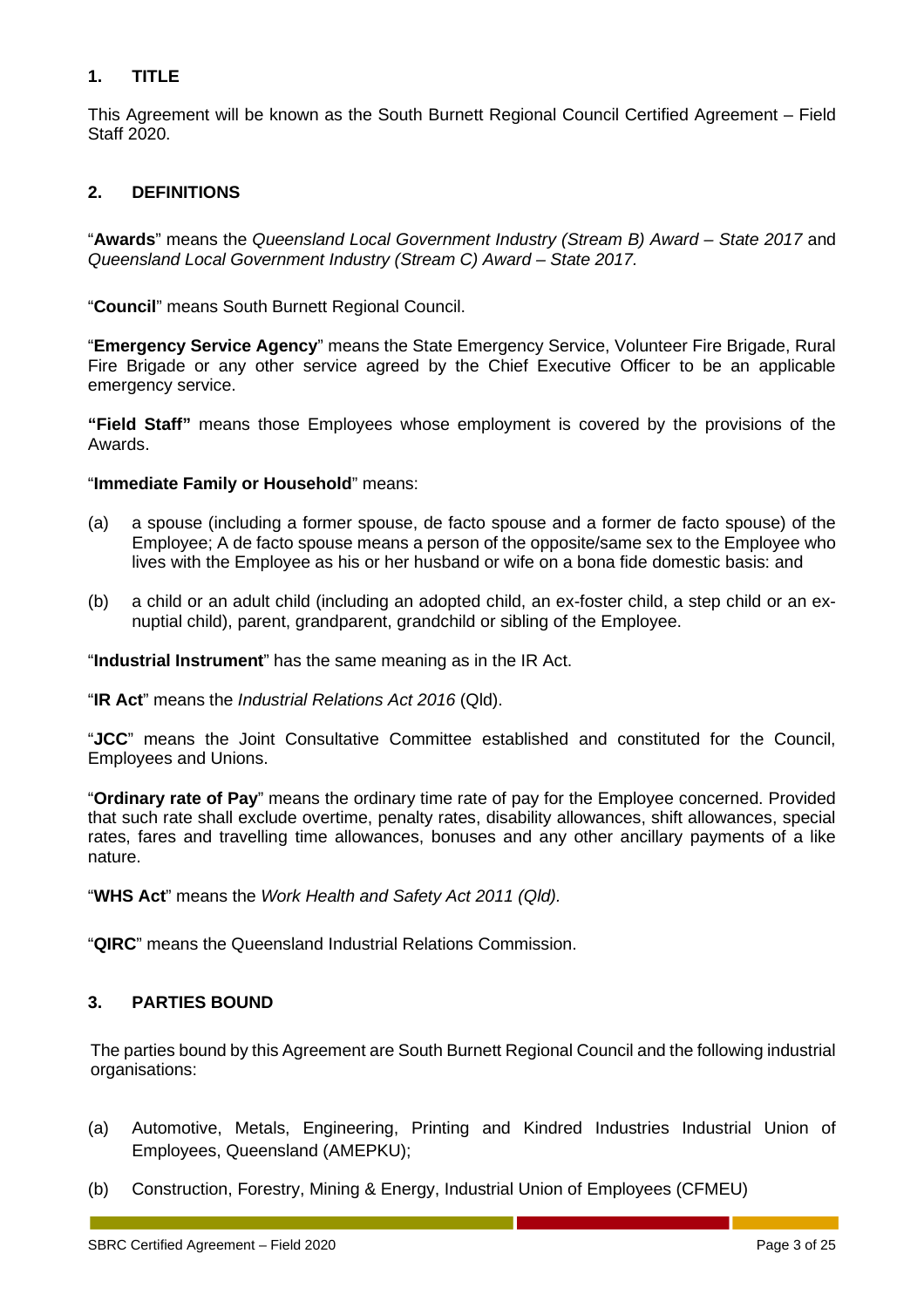- (c) The Australian Workers' Union of Employees, Queensland (AWU); and
- (d) Transport Workers' Union of Australia, Union of Employees (Queensland Branch) (TWU).

#### <span id="page-5-0"></span>**4. APPLICATION**

This Agreement shall apply to Council, all Council Employees covered by the Awards, and the Unions named in clause 3 of this Agreement.

#### <span id="page-5-1"></span>**5. DATE AND PERIOD OF OPERATION**

- 5.1 This Agreement will operate from the date of certification and will have a nominal expiry date of 1 January 2023.
- 5.2 The parties agree that negotiations will commence in relation to a new Agreement no later than six (6) months prior to the nominal expiry date of this Agreement.

#### <span id="page-5-2"></span>**6. RELATIONSHIP TO PARENT AWARDS**

- 6.1 This Agreement shall be read and applied in conjunction with the terms of the Awards listed below, as varied from time to time, provided that where there is any inconsistency between this Agreement and the Awards listed below, this Agreement shall prevail to the extent of the inconsistency:
	- (a) *Queensland Local Government Industry (Stream B) Award – State 2017;*
	- (b) *Queensland Local Government Industry (Stream C) Award – State 2017; and*
	- (c) *Training Wage Award – State 2012.*

#### <span id="page-5-3"></span>**7. AIM OF THE AGREEMENT**

The parties to the agreement aim to:

- 7.1 Improve productivity and efficiency and provide a united post SBRC workforce that has a strong focus on consistently delivering high levels of efficient service and customer satisfaction across all business functions in a consultative manner.
- 7.2 Conduct its business in a financially responsible and sustainable way with the ability to adapt to changing economic influences, community expectation, needs and service delivery methods in order to maintain long term viability.
- 7.3 Provide a working environment that encourages Employees to offer a consistent level of high quality service, professionalism, ownership and team spirit by recruiting, training and retaining an effective, flexible and self motivated team of Employees.
- 7.4 Ensure that a culture of work and family life balance, work safety and health, community values, responsibility, organisational stability and sustainability is promoted and achieved through sound management practices and Employee participation.

#### <span id="page-5-4"></span>**8. JOINT CONSULTATIVE COMMITTEE (JCC)**

8.1 To facilitate the implementation of this Agreement and ongoing workplace reform, effective consultation and communication are essential. To this end, a Joint Consultative Committee (JCC) will be established. This committee will be responsible for the role of coordinating workplace reform and ensuring effective communication between management, Unions and Employees.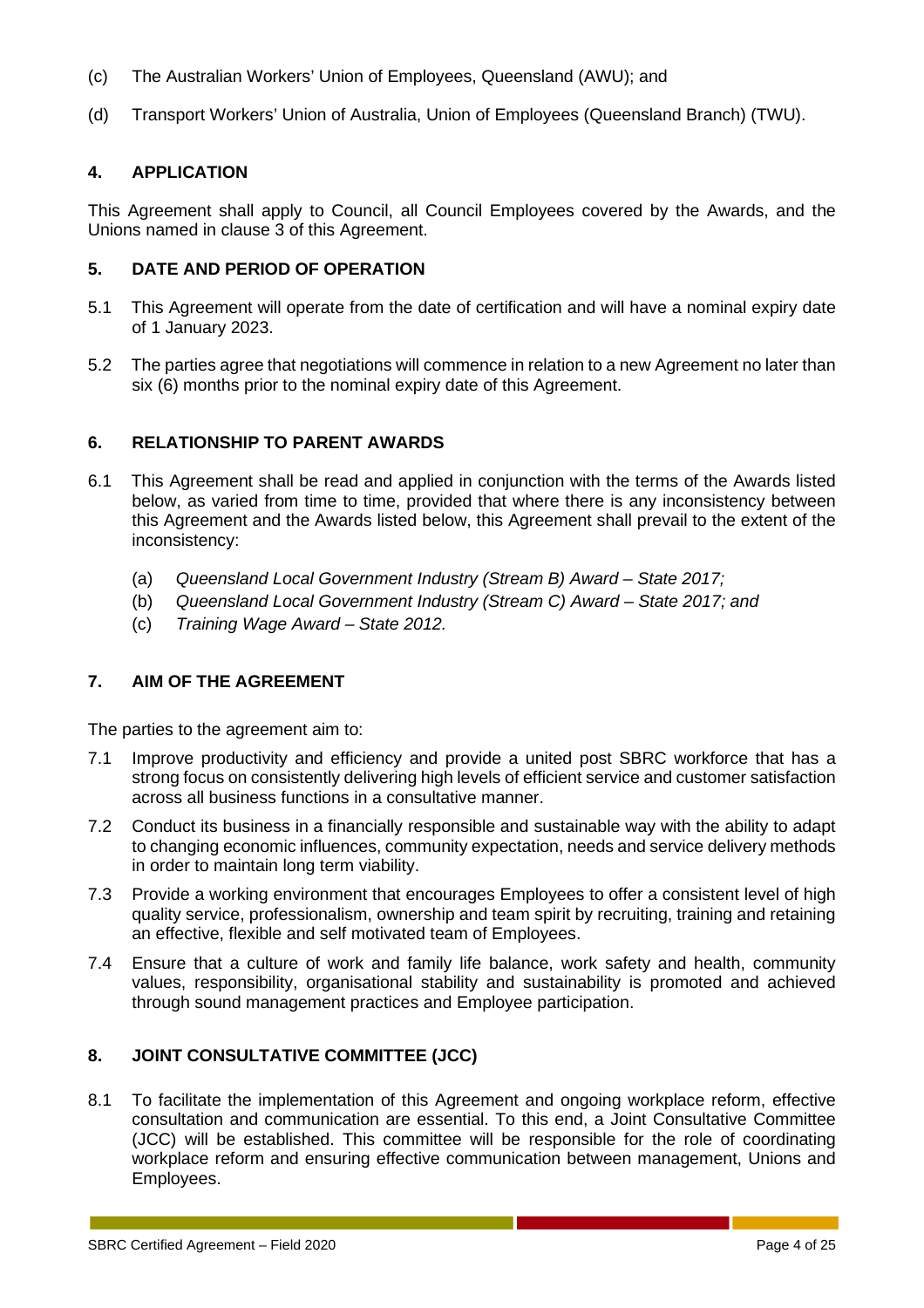- 8.2 It is agreed that the JCC will be the Committee through which genuine consultation and discussion regarding workplace reform or changes will occur between Council, Employees, and Unions. The JCC will meet at least every three (3) months or otherwise as agreed.
- 8.3 The membership of the JCC will consist of three (3) Management representatives, one (1) Union representative from each Union that is party to this Agreement and two (2) Employee Union Delegates from each Union party to this Agreement.

#### <span id="page-6-0"></span>**9. SALARY AND WAGES**

- 9.1 Council agrees to pay the following:
	- (a) A "one off payment" of \$850.00 (taxed accordingly and not subject to superannuation) to be paid to full-time Employees (calculated on a pro-rata basis for part-time and casual Employees) who are employed by Council as at the date of the vote on the Agreement. This payment will be made on the  $1<sup>st</sup>$  pay period following certification of the Agreement;
	- (b) 2.5% wage increase backdated to the  $1<sup>st</sup>$  full pay period in January 2020 to be paid on the  $1<sup>st</sup>$  pay period following certification of the Agreement;
	- (c) 2.5% wage increase effective on the 1st full pay period in January 2021; and
	- (d) 2.5% wage increase effective on the  $1<sup>st</sup>$  full pay period in January 2022.
- 9.2 Any decision of the QIRC that has the effect of adjusting the ordinary hourly rates of pay of the Awards mentioned in clause 6 of this Agreement shall not apply to the wage rates and allowances set under this Agreement.

#### <span id="page-6-1"></span>**10. SALARY SACRIFICE**

- 10.1 Council offers the voluntary option of salary sacrifice for superannuation for Employees to meet the standard six percent (6%) Employee's contribution or to make further contributions to any Superannuation Scheme of their choice, or for any other items allowed by the Australian Taxation Office (ATO) and that do not attract Fringe Benefits Tax (FBT). Such arrangements will be facilitated using third party providers for Employees. If FBT is attracted to the salary sacrifice item (e.g. novated lease of a motor vehicle), the FBT will be the responsibility of the Employee.
- 10.2 Council reserves the right to withdraw the facility of salary sacrifice if a change in the laws means that Council would incur an additional cost or the scheme itself becomes unlawful as a result of changes to the relevant laws. The option to salary sacrifice is dependent upon evidence from the Employee that they have obtained independent financial advice.
- 10.3 Each request would be processed on a case by case basis. Once a salary sacrifice agreement is entered into, the Employee would be required to continue with the agreement for a period of not less than twelve (12) months.

#### <span id="page-6-2"></span>**11. PART-TIME EMPLOYMENT**

11.1 Where the Employee agrees, Council may increase a part-time Employee's ordinary hours in any period to take into account operational demands and requirements, without incurring penalty rates as prescribed for by the Awards for the additional hours worked, provided that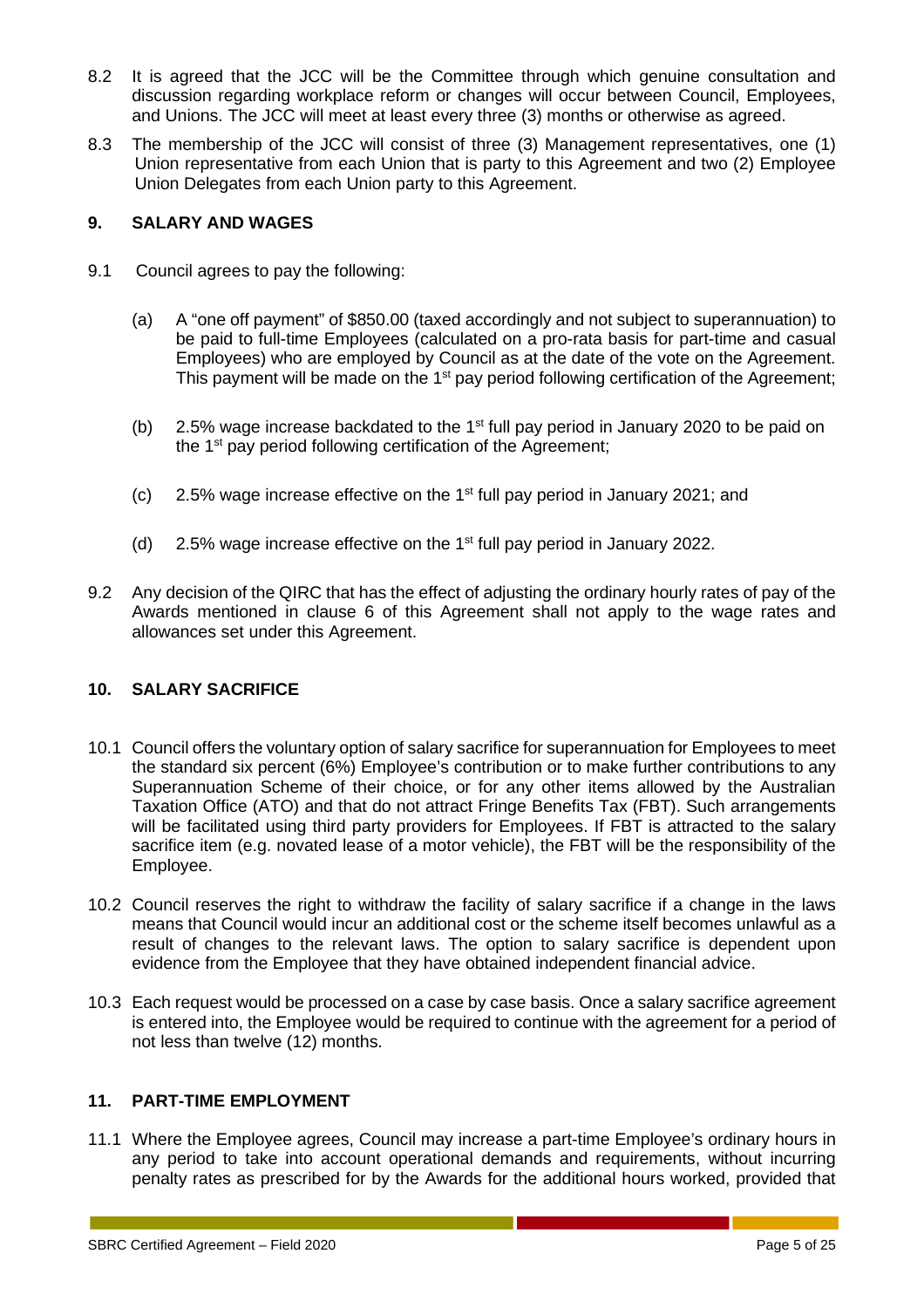the:

- (a) Increase in the part-time Employee's ordinary hours in the period does not exceed 25% of the part-time Employee's standard ordinary hours; and
- (b) Total number of ordinary hours worked by the part time Employee in the period does not exceed the equivalent of 38 hours a week.
- 11.2 For the avoidance of doubt, a part-time Employee is entitled to be paid penalty rates for additional hours the part-time Employee works in a period if the total number of additional hours worked exceeds 25% of the Employee's standard ordinary hours, or if the total number of hours worked by the part time Employee in the period exceeds the equivalent of 38 hours per week.

#### <span id="page-7-0"></span>**12. DISPUTE RESOLUTION**

- 12.1 Effective communication between Employees and Council management is a prerequisite to good industrial relations and the following procedure is set down in order that any grievances may be resolved quickly to maintain sound working relationships.
- 12.2 Any Employee or Employees with a grievance or complaint regarding an industrial matter will promptly raise the matter/s with their immediate supervisor who will endeavor to resolve the matter as soon as possible.
- 12.3 If the matter is not resolved at this level, the Employee/s will discuss the matter/s with the next higher level of management and the Employee/s may elect to be represented by an authorised officer of the relevant Union.
- 12.4 Should the grievance remain unresolved after fourteen (14) days, the matter should then be referred to the Chief Executive Officer and, if requested by the Employee/s, an authorised officer of the relevant Union who will attempt to facilitate a resolution.
- 12.5 If after the above steps, the matter remains unresolved, the dispute may be referred by either the Employee/s or Council to the QIRC for conciliation and if the matter remains unresolved, arbitration.
- 12.6 While the above procedure is being followed, to the extent it is safe to do so, the *status quo* is to be maintained, and every endeavor is to be applied to ensure that work continues normally until a resolution of the dispute is reached.
- 12.7 All parties agree to give due consideration to matters raised or any suggestion or recommendation made by the QIRC with a view to prompt settlement of the matter.
- 12.8 The above procedures do not restrict the Council, or an Employee, or an Employee's representative (being an authorised officer of the relevant Union) from making representations to each other at any stage in this procedure, or restrict the parties from agreeing to escalate any stage of this process which is not practicable.

#### <span id="page-7-1"></span>**13. CONSULTATION**

#### **Consultation - Introduction of changes - Employer's duty to notify**

13.1 Prior to Council's final decision to introduce changes in production, program, organisation, structure or technology that are likely to have significant effects on Employees, Council shall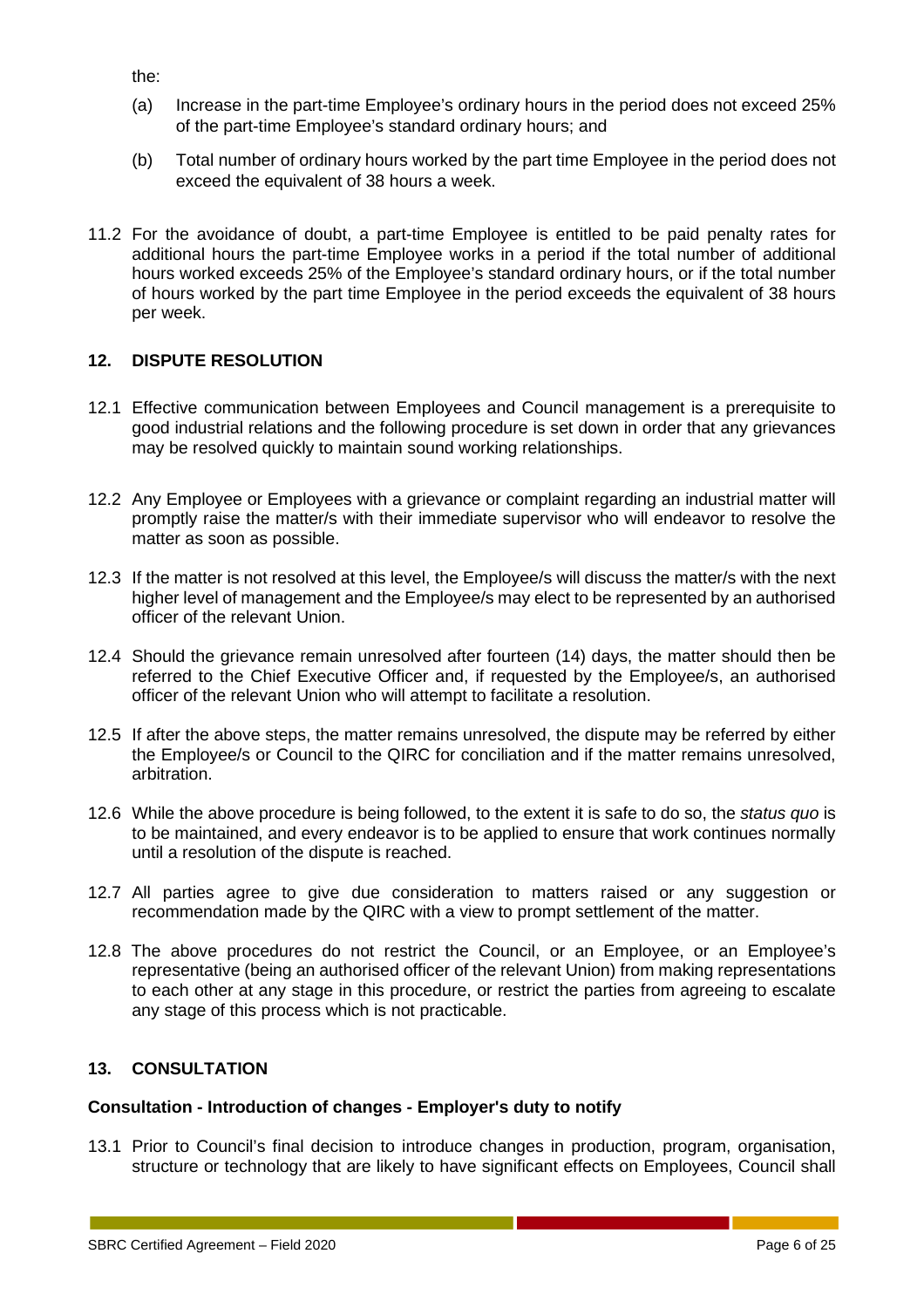notify the Employees who may be affected by the proposed changes and, where relevant, their union/s.

- 13.2 "Significant effects" includes termination of employment; major changes in the composition, operation or size of the employer's workforce or in the skills required; the elimination or diminution of job opportunities or job tenure; the alteration of hours of work; the need for retraining or transfer of Employees to other work or locations and the restructuring of jobs.
- 13.3 Where the Agreement makes provision for alteration of any of the matters referred to in clauses 13.1 and 13.2 an alteration shall be deemed not to have significant effect.

#### **Council's duty to consult over change**

- 13.4 Council shall consult the Employees affected and, where relevant, their union/s about the introduction of the changes, the effects the changes are likely to have on Employees (including the number and categories of Employees likely to be dismissed, and the time when, or the period over which, the employer intends to carry out the dismissals) and ways to avoid or minimise the effects of the changes (e.g. by finding alternate employment).
- 13.5 The consultation must occur as soon as practicable after making the decision referred to in clause 13.1.
- 13.6 For the purpose of such consultation Council shall provide in writing to the Employees concerned and, where relevant, their union/s, all relevant information about the changes including the nature of the changes proposed, the expected effects of the changes on Employees, and any other matters likely to affect Employees.
- 13.7 Notwithstanding the provision of clause 13.6, Council shall not be required to disclose confidential information, the disclosure of which would be adverse to Council's interests.

#### <span id="page-8-0"></span>**14. WORKING HOURS AND SPAN OF HOURS**

#### **14.1 Ordinary Working Hours**

The hours of work are an average of 38 hours per week, between the hours of 5:00am and 6:00pm.

#### **14.2 Nine (9) Day Fortnight**

- 14.2.1 Employees covered by this Agreement will be entitled to work a nine (9) day fortnight roster. The nine (9) day fortnight will be at no additional cost to Council.
- 14.2.2 The nine (9) day fortnight roster can be a rolling roster that includes Mondays or Fridays or other days as mutually agreed by the parties.
- 14.2.3 Managers and supervisors, in consultation with each other and with staff, will prepare a monthly roster for all staff that ensures business services are not interrupted.
- 14.2.4 Employees may bank up to a maximum of five (5) RDOs per year, however, banking any RDOs shall be subject to the prior approval of the relevant manager/supervisor.
- 14.2.5 Notwithstanding clause 14.2.4, Employees may accrue more than five (5) RDOs per year with the prior approval of the CEO.
- 14.2.6 All banked RDOs in excess of one (1) day will be available subject to:
	- (a) An Employee making a written request to be approved by the relevant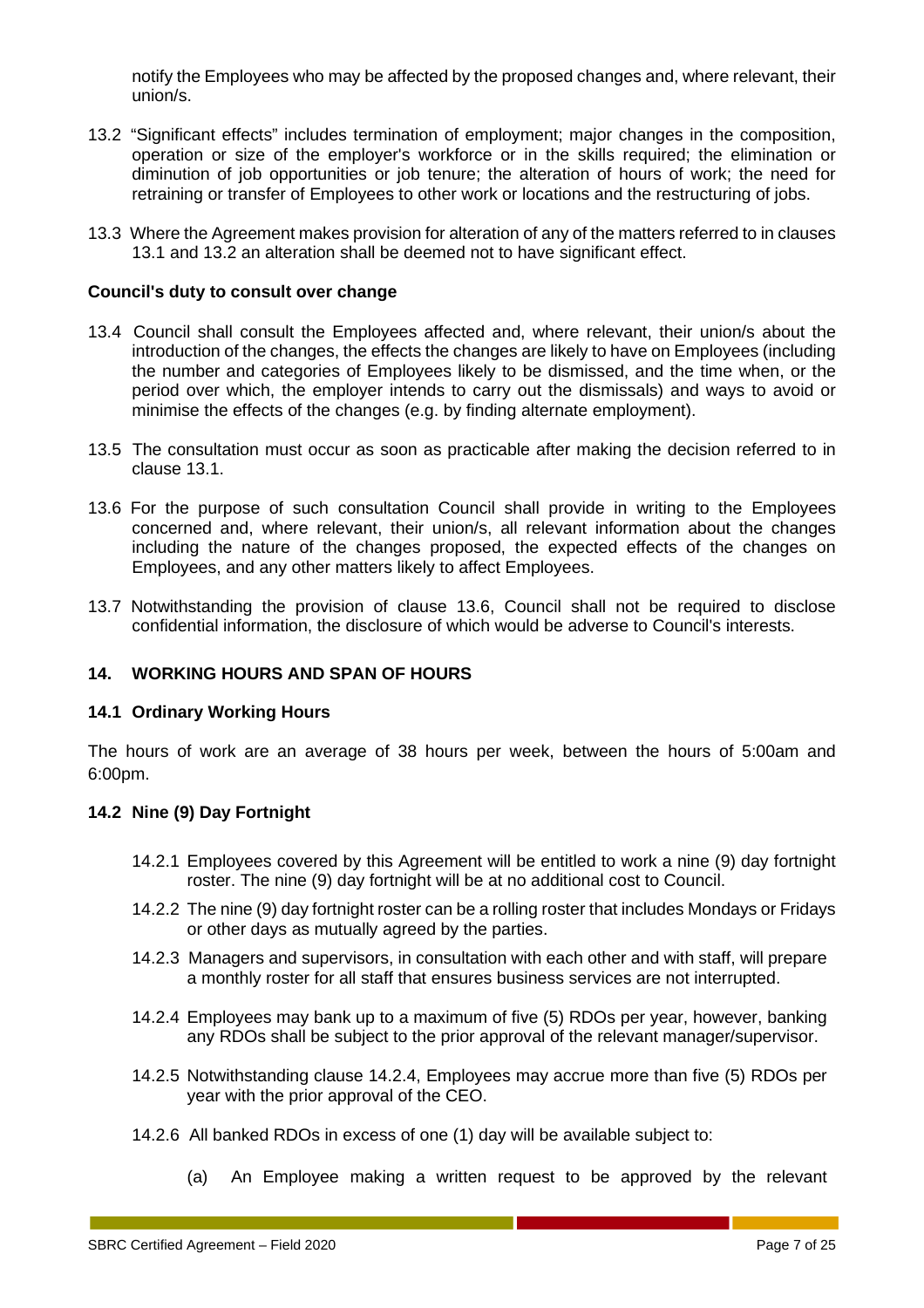manager/supervisor with at least one (1) week notice; and

- (b) Before approving a request for utilising an RDO by an Employee, the relevant manager/supervisor must ensure that Council operations and services will not be interrupted or rendered less efficient or more costly.
- 14.2.7 If an Employee has a scheduled RDO in place and is required to work on that scheduled RDO, Council may request the Employee to work on the RDO by giving the Employee two (2) days' notice.
- 14.2.8 If an Employee is requested to work on an RDO in accordance with clause 14.2.7, such RDO shall be re-allocated to a mutually agreeable day between the Employee and the relevant manager/supervisor without attracting penalty rates. If a mutually agreeable day cannot be reasonably found, the Employee shall be paid the appropriate penalty rates in accordance with the relevant overtime provisions in the Award/s.

#### **14.3 Time Off In Lieu**

- 14.3.1 Upon approval by Council, Employees requested to work overtime may elect to have that acquitted as Time Off in Lieu (TOIL) instead of payment for overtime.
- 14.3.2 TOIL shall be accrued and taken on a time for time basis.
- 14.3.3 Employees may bank up to an equivalent of five (5) days of TOIL. Such TOIL is to be taken at a mutually agreed time. If a mutually agreed time cannot be found, such time will be paid out at the rate of time and one-half (150%).
- 14.3.4 An application for the utilisation of TOIL made under clause 14.3.3 will not be unreasonably refused.
- 14.3.5 Employees may make an application to the CEO for the cashing out of banked TOIL. Applications for cashing out of TOIL will be capped at two (2) per calendar year and any TOIL cashed out under this clause will be paid at the rate of single time (100%).

#### <span id="page-9-0"></span>**15. ALLOWANCES**

- 15.1 Subject to clause 15.2, unless otherwise agreed, all allowances applicable under the relevant Award/s shall be paid to Employees covered by this Agreement.
- 15.2 It is agreed that Employees shall be paid the Construction Work Allowance (CWA) (as it applies under the Award/s) except whilst they are receiving the following allowances:
	- (a) Cemetery Operations;
	- (b) Live Sewer;
	- (c) Rubbish Dump;
	- (d) Rubbish and Sanitary Operations;
	- (e) Clay Pit Operations, and
	- (f) Quarry Allowance.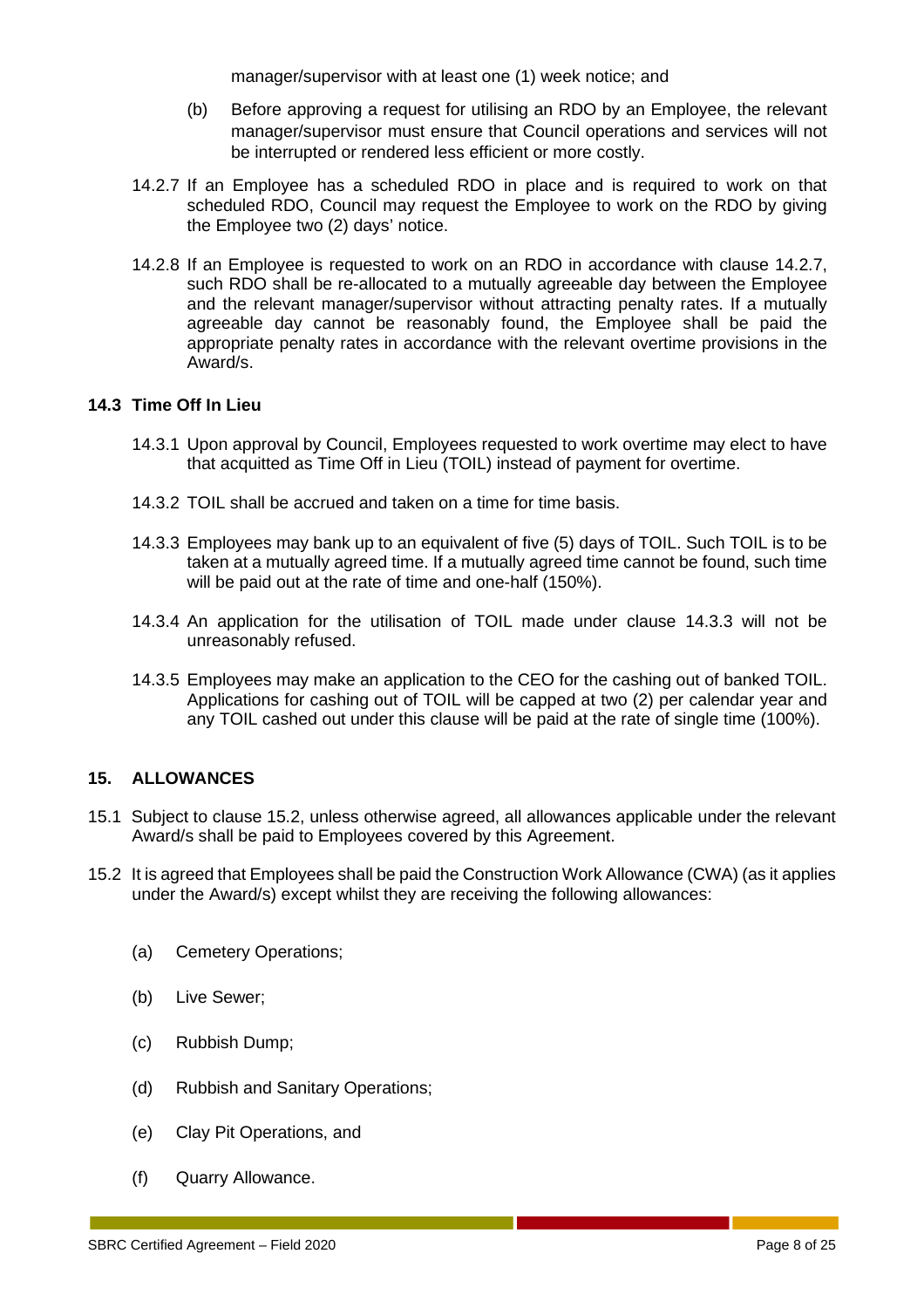#### <span id="page-10-0"></span>**16. AVAILABILITY**

#### **16.1 Availability/On Call Allowance**

This allowance shall apply to any Employee who is required to be on call for emergency work outside ordinary working hours and is listed on the On Call Register.

#### **16.2 On Call Register**

Council operates an out-of-hours pager/mobile phone service for emergency calls. Employees who are required by their position or who mutually agree to be on call outside the normal work hours shall be listed on a register maintained by Council.

#### **16.3 Roster**

Rosters shall be prepared from Employees listed on the register with Employees being advised at least one (1) month in advance of the requirement for the Employee to be on call for emergency work. Rosters will generally be on a weekly cycle.

#### **16.4 Call Outs**

Call outs should be for emergency calls and generally only activated by either the pager/mobile phone system, Managers, General Managers and Chief Executive Officer.

#### **16.5 Role of On Call Employees**

The role of the on call Employee is to coordinate the response which may or may not require actual attendance to the site depending on the circumstances and the availability of other Council Employees.

#### **16.6 Allowance**

- 16.6.1 Employees required to be on call outside ordinary working hours shall be paid the following allowance:
	- (a) \$38.18 per night for week nights (Monday to Friday)
	- (b) \$96.49 per day/night on weekends (Saturday and Sunday)
	- (c) \$180.92 per day/night on public holidays
- 16.6.2 Employees who are on call and who are required to conduct emergency work without leaving their place of residence shall be entitled to payment for such work conducted in excess of one-half hour at the ordinary rate of pay for actual time worked. Such time worked will be cumulative. The Employee will bear the onus of proving such time worked in excess of one-half hour before payment is approved.

#### **16.7 Overtime/Penalty Rates**

- 16.7.1 Employees on rostered standby, called out on emergency work, shall be entitled to payment for such work from the time of leaving home to commence that work until they return home from such work, but they must return home within a reasonable time and payment shall be calculated as follows:
	- (a) Monday to Friday (inclusive) All overtime worked shall be paid for at the rate of time and one-half for the first three (3) hours worked and double time thereafter.
	- (b) Saturday All overtime worked shall be paid for at the rate of double time.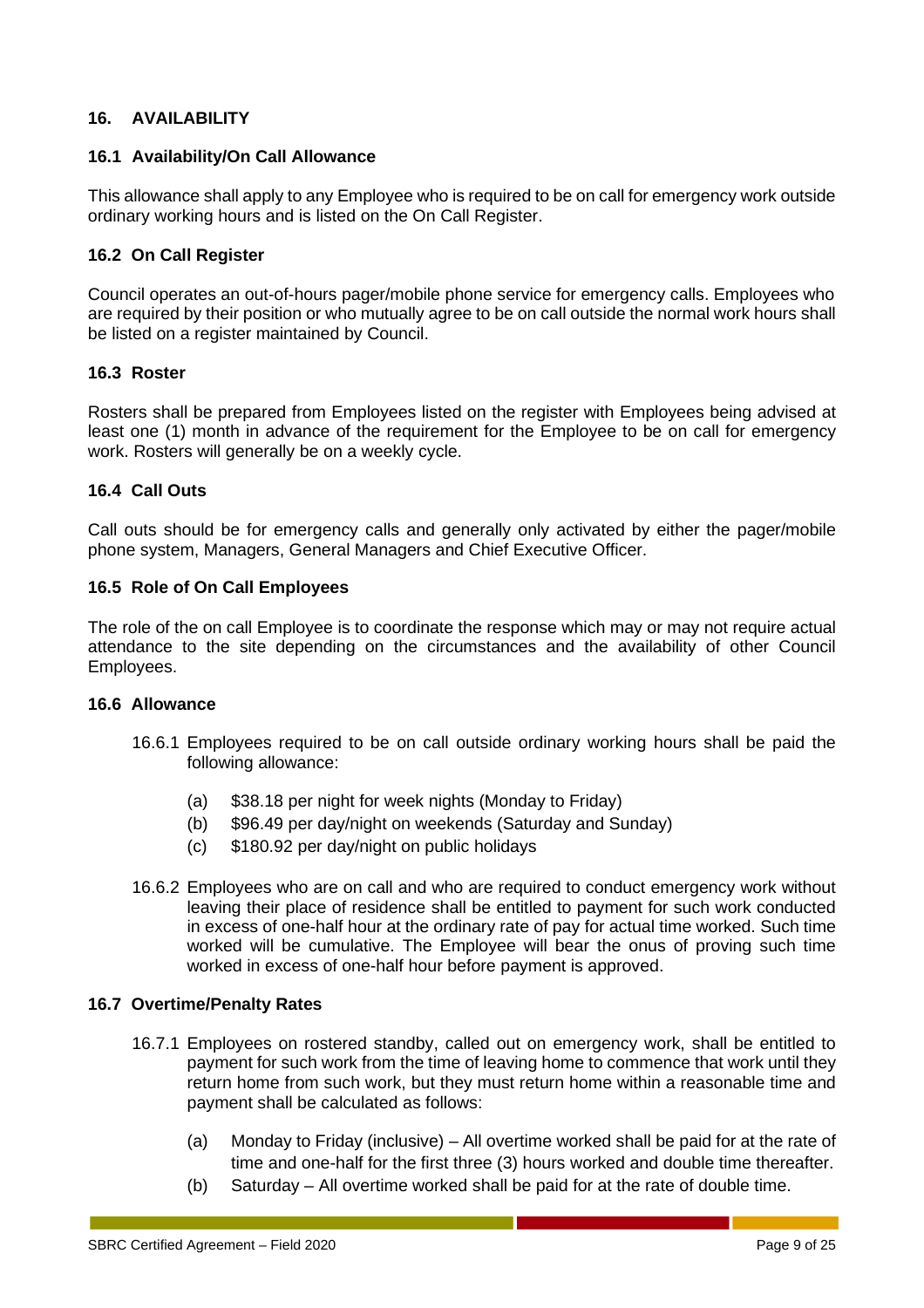- (c) Sunday All overtime worked shall be paid for at the rate of double time.
- (d) Public Holiday All overtime worked shall be paid for at the rate of double time and one-half. No additional time will be added to an Employee's annual leave for the public holiday on which the Employee is required to be on call.
- 16.7.2 Minimum payment for Call Outs A minimum payment of one and one-half (1.5) hour will apply. The minimum payment shall only apply to the first call out on any given day or night.

#### **16.8 Recall**

- 16.8.1 Where an Employee, who is not in receipt of the allowance paid in accordance with clause 16.6, is recalled to duty and leaves their premises to attend to an emergency, shall be entitled to payment for such work from the time of leaving home to commence that work until they return home from such work, but they must return home within a reasonable time and payment shall be calculated as follows:
	- (a) Monday to Friday (inclusive) All overtime worked shall be paid for at the rate of time and one-half for the first three (3) hours worked and double time thereafter.
	- (b) Saturday All overtime worked shall be paid for at the rate of double time.
	- (c) Sunday All overtime worked shall be paid for at the rate of double time.
	- (d) Public Holiday All overtime worked shall be paid for at the rate of double time and one-half. No additional time will be added to an Employee's annual leave for the public holiday on which the Employee is required to be on call.
- 16.8.2 Minimum payment for Call Outs A minimum payment of four (4) hours will apply. The minimum payment shall only apply to the first call out on any given day or night.

#### **16.9 Fatigue Break**

- 16.9.1 Where an Employee, whether rostered on call or not, is required to work so much overtime between the termination of the Employee's ordinary work on one day and commencement of ordinary work on the next day and that Employee has not had at least ten (10) consecutive hours off duty between those times, the Employee shall, subject to this clause, be released after completion of such overtime until the Employee has accessed ten (10) consecutive hours off duty without loss of pay for ordinary working time occurring during such absence.
- 16.9.2 If an Employee is instructed to resume or to continue work without having had ten (10) consecutive hours off duty, the Employee shall be paid at double time until the Employee is released from duty for such period, and the Employee shall be entitled to be absent until the Employee has had ten (10) consecutive hours off duty without loss of pay for ordinary working time occurring during that absence. However, where the time worked is less than two (2) hours then it shall not be deemed as overtime for the purposes of this clause.

#### **16.10 Transport**

An Employee who is rostered on call for a period of time (generally a week) will be eligible to have the use of a Council vehicle for work related purposes for that on call period.

#### **16.11 Communication**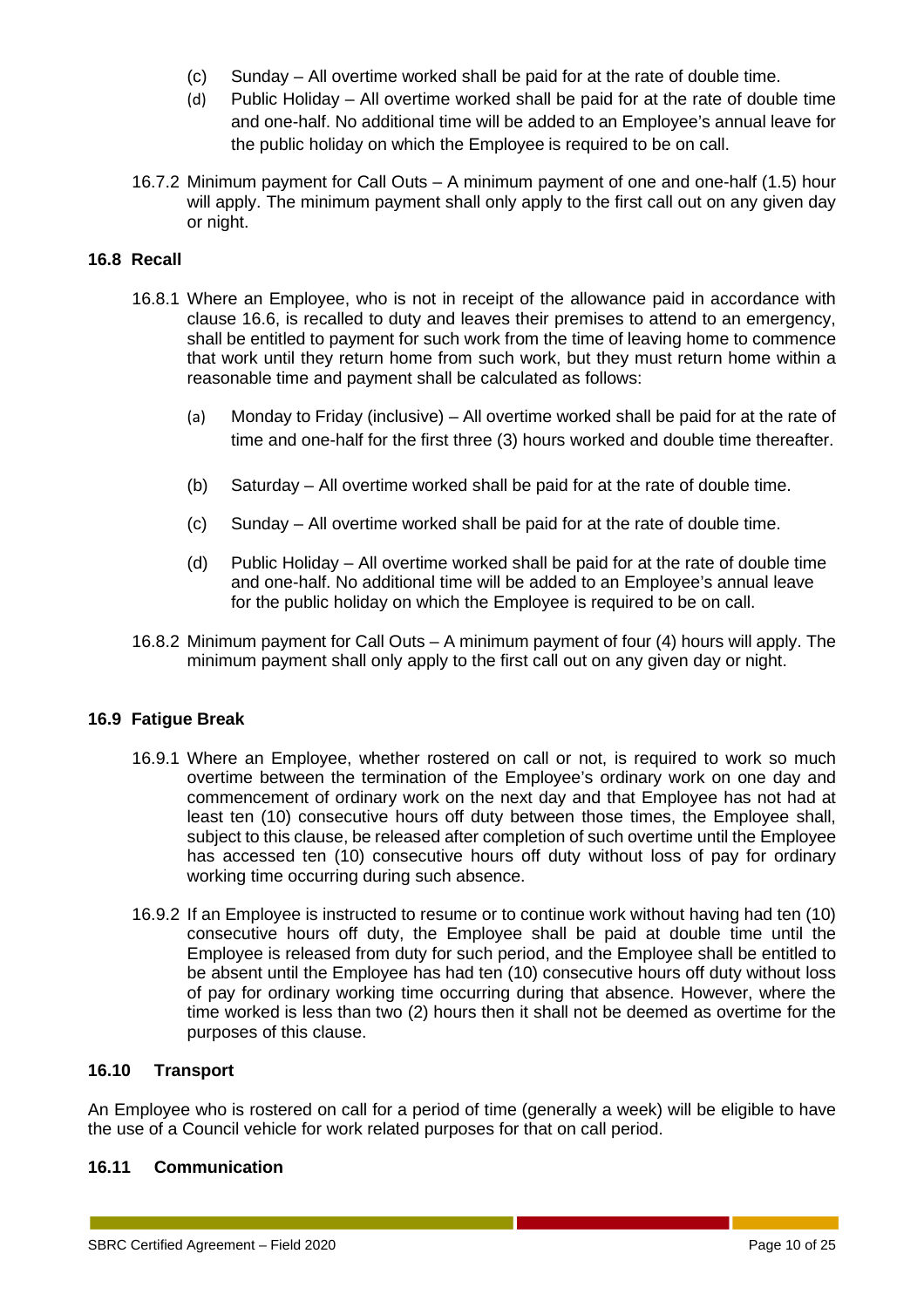Employees on call shall be provided with a mobile phone for business call purposes. Other Employees rostered on call must be fit for duty and contactable by telephone for their period of standby.

#### **16.12 Emergency On Call**

- 16.12.1 Where an Employee not listed on the on call Register but due to operational reasons is required to be on call, the on call provisions shall apply to the Employee.
- 16.12.2 The recall to duty provisions stipulated in clause 16.8 shall not apply to an Employee who is required to be on call under clause 16.12 above.

#### **16.13 Call Out Logs**

The call out Employee for each call out received will be required to record relevant details of that call and action taken. These details shall be recorded on a form provided by Council and shall be captured in Council's Electronic Document Records Management System.

#### <span id="page-12-0"></span>**17. UNIFORMS**

- 17.1 Uniforms will be provided by Council at no cost to the Employee, and replaced when unfit for continuing use as a result of fair wear and tear.
- 17.2 Uniforms provided by Council remain the property of Council and are not to be disposed of, or modified in anyway, without Council approval.
- 17.3 Council will provide one (1) weatherproof jacket as a one-off issue, five (5) long sleeve high visibility shirts and five (5) pairs of pants. Boot Allowance will be \$165 per annum (exclusive of GST).
- 17.4 On leaving the employment of Council, any Council uniforms purchased or supplied by Council are to be returned to Council.
- 17.5 Uniforms are to be maintained and worn in a presentable way and laundered by the Employee (at the Employee's expense).

#### <span id="page-12-1"></span>**18. FLEXIBLE MEAL BREAK**

- 18.1 In exceptional circumstances, and when it is mutually agreed between an Employee or group of Employees and their supervisor/s, the Employee/s may delay their meal break by up to a maximum of two (2) hours, without penalty. In such a case, by mutual agreement between the Employee/s and the supervisor/s, one of the following shall apply:
	- (a) Late lunch with no penalty rates; or
	- (b) Employee finishes work early by the equivalent amount of time.
- 18.2 At all times, Employee safety will be paramount and working conditions will satisfy the WHS Act and Heavy Vehicle (Fatigue Management) National Regulation.

#### <span id="page-12-2"></span>**19. LEAVE**

19.1 Leave entitlements under clause 19 of this Agreement are provided for in the Queensland Employment Standards (QES) in Part 3 Divisions 5, 6, 7, 8, 9 and 11 of the Act. Clause 19 of this Agreement supplements the QES and the relevant conditions stipulated by the Award.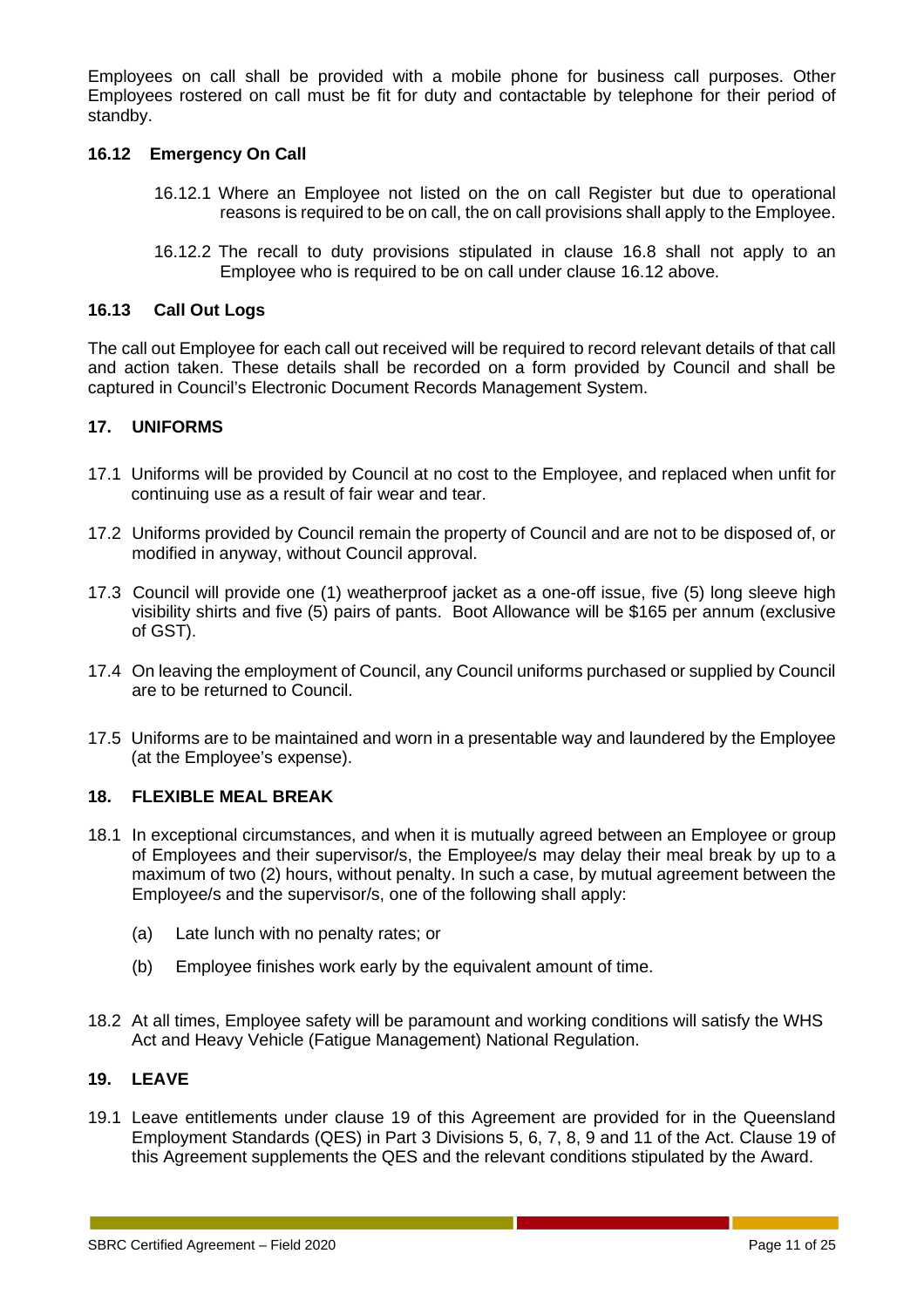#### **Annual Leave**

- 19.2 Subject to clause 19.3, Employees, other than casuals, are entitled to accrue and access Annual Leave in accordance with the relevant terms of the Award.
- 19.3 Annual leave may be taken in single day absences only by mutual agreement between the Employee and Council. Such request may not be unreasonably refused.
- 19.4 Where an Employee has accrued an excessive amount of Annual Leave, being greater than two (2) years' entitlements, the Employee shall be required to participate in a leave reduction scheme. Such scheme shall require the Employee to reduce their accrued bank of annual leave over an agreed period of time.
- 19.5 Notwithstanding clause 19.4, where an Employee accrues in excess of two (2) years' entitlements of Annual Leave Council may direct the Employee to take such excess leave on the provision of eight (8) weeks' notice.

#### **Personal Leave**

- 19.6 Personal leave (including sick leave and carer's leave) is in accordance with the provisions of the Award, save that:
	- (a) Employees, other than casuals, are entitled to the accrual of fifteen (15) days personal leave per annum from the commencement of their employment; and
	- (b) There is no restriction on the amount of sick leave, which can be accumulated by an Employee.
- 19.7 Personal Leave stipulated by clause 19.6 may be utilised for Carer's leave subject to the Employee being responsible for the care of a member of their immediate family or household.
- 19.8 The Employee shall, wherever practicable, give Council notice prior of the absence or the intention to take leave, the name of the person requiring care and their relationship to the Employee, the reasons for taking such leave and the estimated length of absence. If it is not practicable for the Employee to give prior notice of their absence, the Employee shall notify Council by telephone of such absence at the first opportunity on the day of absence.

#### **Paid Parental Leave**

- 19.9 An Employee, other than a casual, is entitled to take paid parental leave provided that:
	- (a) the Employee has completed at least 12 months continuous service with Council as at the date of birth or placement (i.e. adoption or surrogacy) of the child; and
	- (b) the paid parental leave is taken immediately before or after the birth or placement (i.e. adoption or surrogacy) of the child; and
	- (c) the Employee is the primary caregiver of the child.
- 19.10 An Employee who accesses the paid parental leave in accordance with clause 19.09, shall be entitled to:
	- (a) Six (6) weeks paid parental leave, calculated at the Employee's ordinary rate of pay; or
	- (b) Twelve (12) weeks paid parental leave at half pay.
- 19.11 An Employee who is the secondary caregiver of a child, is entitled to two (2) weeks paid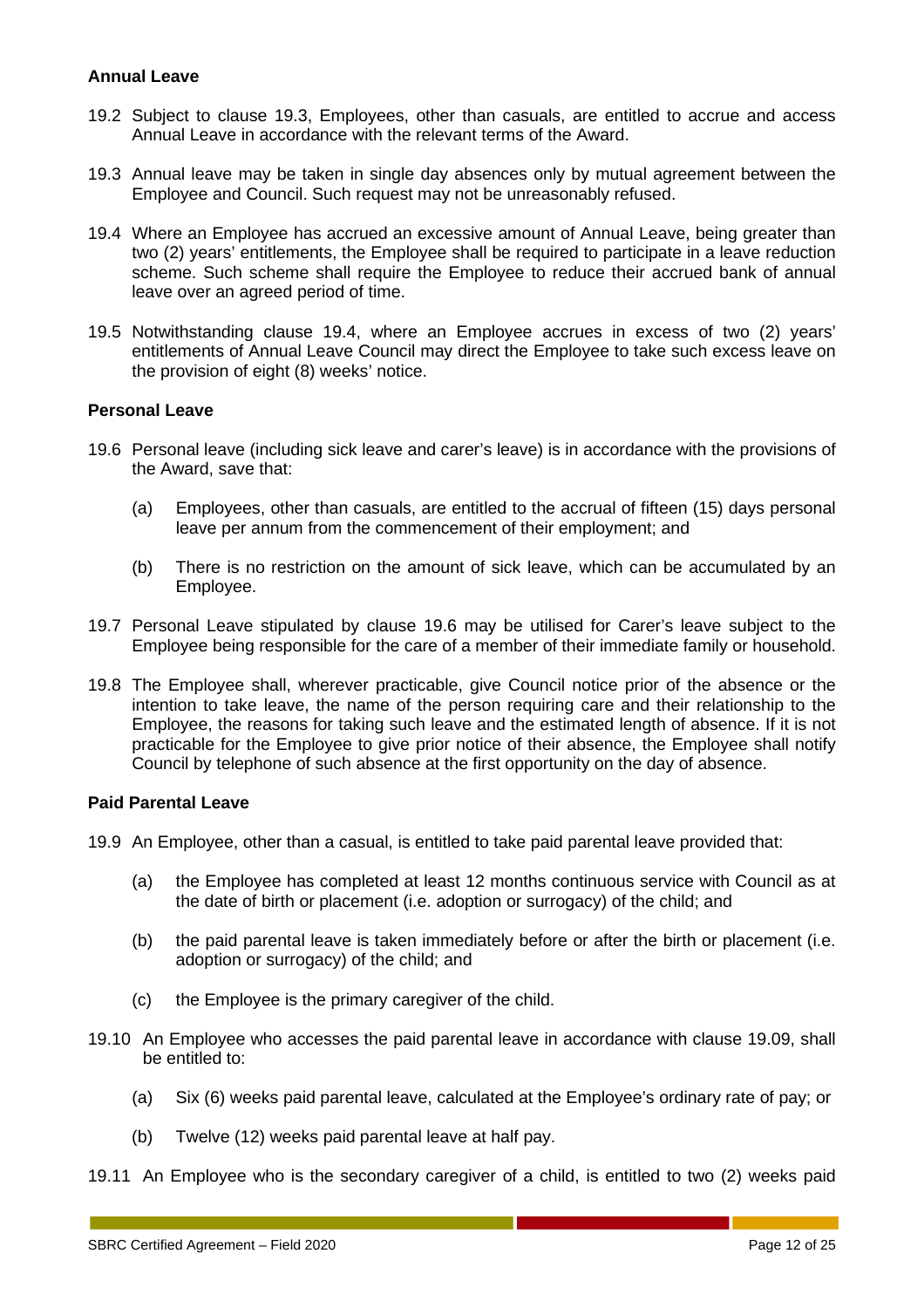partner's leave, paid at the Employee's ordinary rate of pay, provided that:

- (a) At the date of the birth or placement (i.e. adoption or surrogacy) of the child, the Employee has completed at least 12 months of continuous service with Council; and
- (b) The paid partner's leave is taken immediately before or after the birth or placement (i.e. adoption or surrogacy) of the child.
- 19.12 Part-time Employees are eligible for paid parental leave or paid partner's leave on a pro-rata basis of the average weekly hours for the preceding 12 months.

#### **Bereavement Leave**

- 19.13 An Employee, other than a casual, is entitled to up to three (3) days bereavement leave on each occasion and on production of satisfactory evidence (if required by Council) of the death of a member of the Employee's immediate family or household.
- 19.14 An Employee is eligible to supplement any bereavement leave taken in accordance with clause 19.13 by up to two (2) days from other paid leave which the Employee has in their balance.

#### **Emergency Service Leave**

- 19.15 Subject to clause 19.16, an Employee, other than a casual, who is a member of an emergency service agency, and who is required to be absent from work to assist or undertake emergency work with the emergency service, shall be entitled to a maximum of five (5) days of leave with pay equivalent to the Employee's ordinary rate of pay per calendar year. Any period of absence in excess of five (5) days shall be deducted from the Employee's TOIL or Annual Leave balances. This leave does not accumulate from year to year.
- 19.16 Emergency service leave cannot be accessed on weekends and public holidays and is subject to the prior approval of the Employee's Manager and to business and operational requirements. Approval for emergency service leave shall not be unreasonably withheld.
- 19.17 Council has no responsibility for any expense incurred by the Employee, or for any loss or damage suffered by the Employee which occurs as a result of the Employee performing the emergency service, during the period of leave.

#### **Long Service Leave**

19.18 Employees covered by this Agreement shall be entitled to long service leave on full pay, subject to and in accordance with the provisions of Division 2 – Section 1 of the *Queensland Local Government Industry (Stream A) Award – State 2017* and the Act. Long service leave may be taken on a pro-rata basis whilst in service on completion of seven (7) years continuous service with Council.

#### **Domestic and Family Violence Leave**

- 19.19 Employees, other than casuals, personally experiencing domestic and family violence may access up to ten (10) business days per year of paid Domestic and Family Violence Leave for medical appointments, legal proceedings, attending to accommodation matters, childcare and education matters and other activities, which are related to domestic and family violence. Employees who are the perpetrators of the domestic and family violence are not entitled to access any leave under this clause.
- 19.20 Long term casual Employees may access up to ten (10) unpaid days per year and short term casual Employees may access up to two (2) unpaid days per year.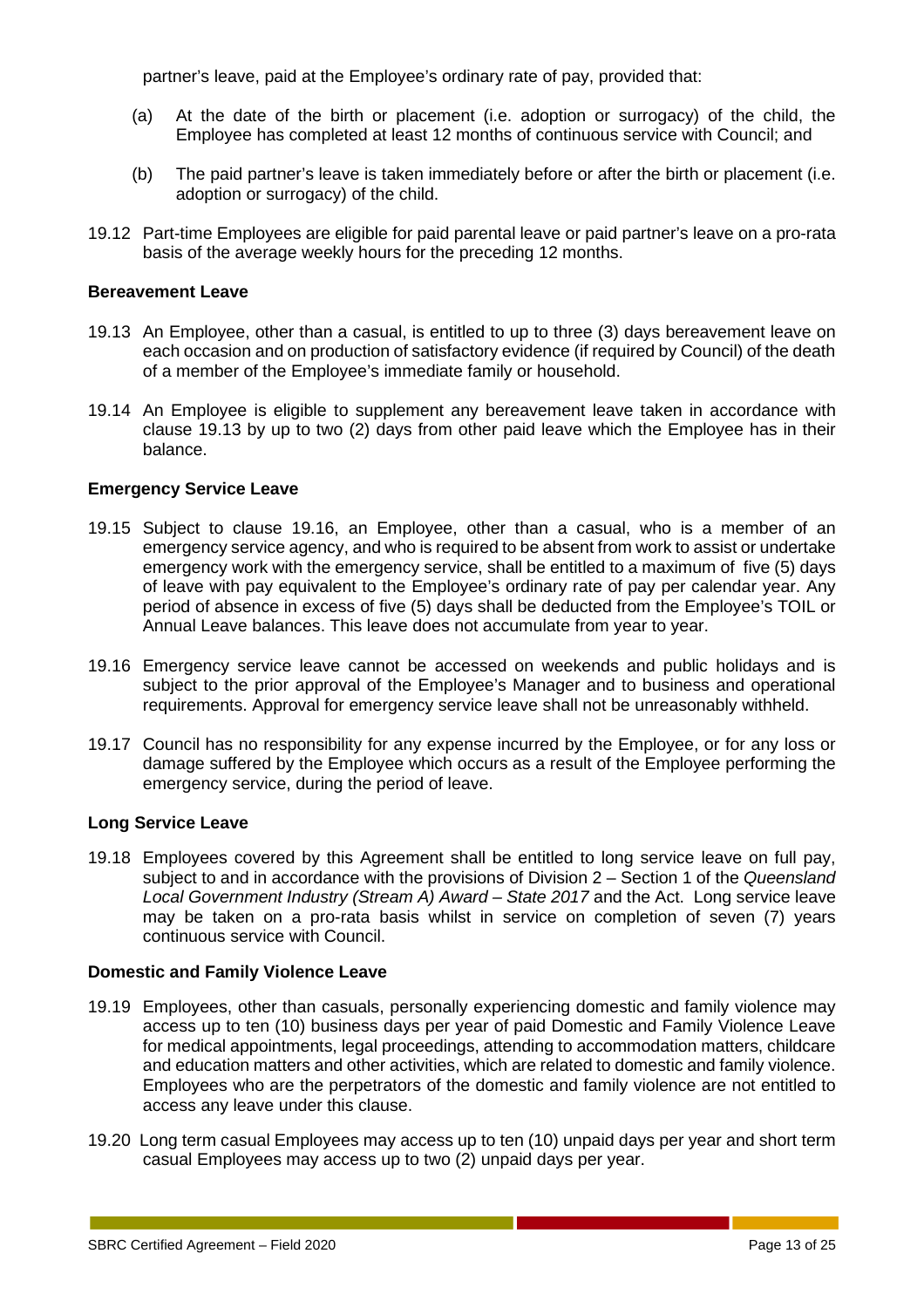- 19.21 This leave is non-cumulative and is non-transferable and may be taken in units of one (1) hour. Employees may also access Personal Leave or any other form of accrued leave balances for medical appointments, legal proceedings, attending to accommodation matters, addressing childcare and education matters and other activities, related to domestic and family violence.
- 19.22 Employees supporting a person experiencing domestic and family violence may take Personal Leave or any other form of accrued leave to accompany them to court, to hospital, or to assist with childcare, accommodation or other matters.
- 19.23 While notice is not strictly required prior to taking the leave, an Employee should notify their supervisor, Chief Executive Officer or Manager of People and Culture as soon as reasonably practicable of their intention to take or remain on Domestic and Family Violence or other leave for this purpose. Proof of domestic and family violence may be required and can be a document issued by the Police Service, a Court, a Doctor, a Domestic and Family Violence Support Service or Lawyer.
- 19.24 In order to provide support to an Employee experiencing domestic and family violence and to provide a safe work environment, Council will approve any reasonable request from an Employee for changes to their span of hours or pattern of hours and/or shift patterns; job redesign or changes to duties; changes to their telephone number or email address to avoid harassing contact; or any other appropriate measure including those available under existing work arrangements.
- 19.25 An Employee experiencing domestic and family violence may raise the issue with their supervisor, the Chief Executive Officer or the Manager of People and Culture. The supervisor may seek advice from the Manager of People and Culture. All personal information concerning domestic and family violence will be kept confidential and only shared with Employees who have a genuine need to know. No information will be kept on an Employee's personnel file without their express written permission. Council will work collaboratively with the Employee who is experiencing domestic violence to develop protocols to restrict access to the Employee's personal information and contact details.
- 19.26 Council will identify a contact person who will be trained in domestic violence, discretion and privacy issues. The contact will be in possession of appropriate resources and referral information. Council will advertise the name of the contact within the workplace and provide the details at induction for new staff.
- 19.27 Council will develop and implement workplace safety planning strategies to ensure the protection of all Employees.

#### <span id="page-15-0"></span>**20. REDUNDANCY**

In addition to the period of notice prescribed by the Award/s for ordinary termination, an Employee whose employment is terminated by reason of redundancy is entitled to the following amount of severance pay in respect of a period of continuous service (i.e. notification period plus up to a maximum of 52 weeks):

#### **Period of continuous service Severance Pay**

Less than 1 year 2 weeks pay At least 1 year but not more than 2 years **4** weeks pay More than 2 years but not more than 3 years **6** weeks pay More than 3 years but not more than 4 years **8** weeks pay More than 4 years but not more than 5 yeas 10 weeks pay More than 5 years but not more than 6 years 12 weeks pay More than 6 years but not more than 7 years 14 weeks pay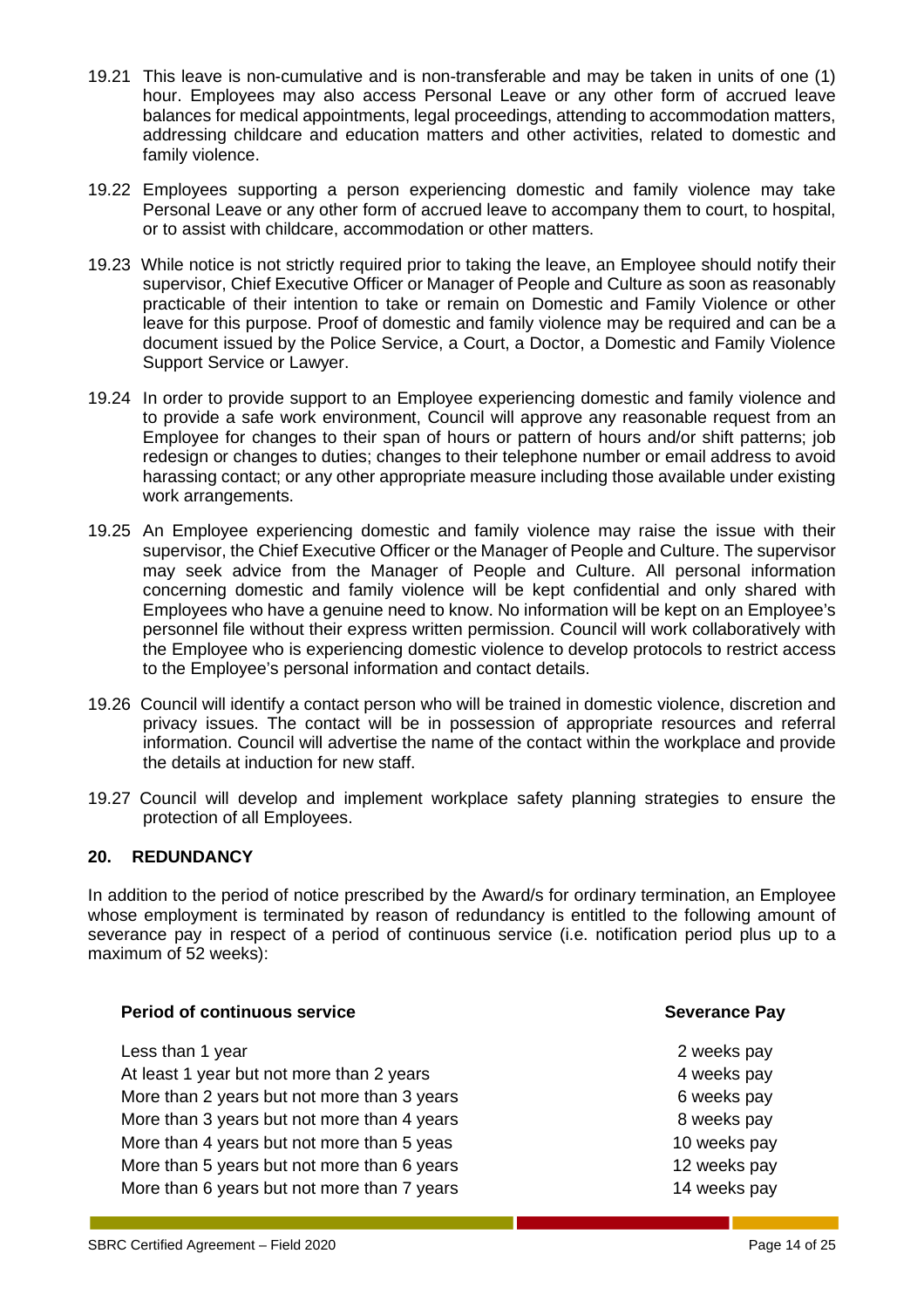More than 7 years but not more than 8 years 16 weeks pay More than 8 years but not more than 9 years 18 weeks pay More than 9 years and not more than 10 years 20 weeks pay More than 10 years but not more than 11 years 22 weeks pay More than 11 years but not more than 12 years 24 weeks pay

More than 12 years 2 weeks per year of service capped at 52 weeks' pay

### <span id="page-16-0"></span>**21. SECURITY OF EMPLOYMENT**

#### **21.1 Income Maintenance**

- 21.1.1 When an Employee becomes redeployed to a level lower than their previous classification level, Council agrees to maintain the Employee's income/salary/wage at the level applicable at the date of the redeployment for a period of no more than 24 months or until the Employee is appointed to a position where the income/salary/wage is equal to or more than the income/salary/wage at the date of redeployment.
- 21.1.2 Council agrees to apply the general wage increases only (excluding incremental increases) as provided for in this Agreement to the Employee's maintained income/salary/wage for a period of no more than 24 months from the date of redeployment.
- 21.1.3 Accrued entitlements are to be paid at the pre-income maintenance rate of pay for Employees who are redeployed to a lower classification level when leave is taken.
- 21.1.4 In the circumstance where an Employee is voluntarily redeployed to a position that is a lower classification level than their previous classification level, Council will also pay the Employee's accrued entitlements at the pre income maintenance rate of pay.

#### **21.2 Transfers**

- 21.2.1 Council agrees not to force any Employee to transfer for the duration of this Agreement. Provided, however, travel between:
	- (a) Kingaroy and Nanango; or
	- (b) Murgon and Wondai

shall not constitute a transfer.

21.2.2 Notwithstanding clause 21.2.1, transfer can only occur when an Employee can reasonably travel to and from home on a daily basis to a new work location and this does not cause undue hardship to the Employee. (e.g. financial, family and personal responsibilities).

#### **21.3 Transfer Expenses**

- 21.3.1 When an Employee is transferred in accordance with clause 21.2, Council agrees to pay travelling allowance in accordance with the Award/s.
- 21.3.2 For the purposes of clauses 21.2 and 21.3 above Council acknowledges that existing and new Employees are employed at a 'nominated base' office throughout the Council region.

#### **21.4 Job Security**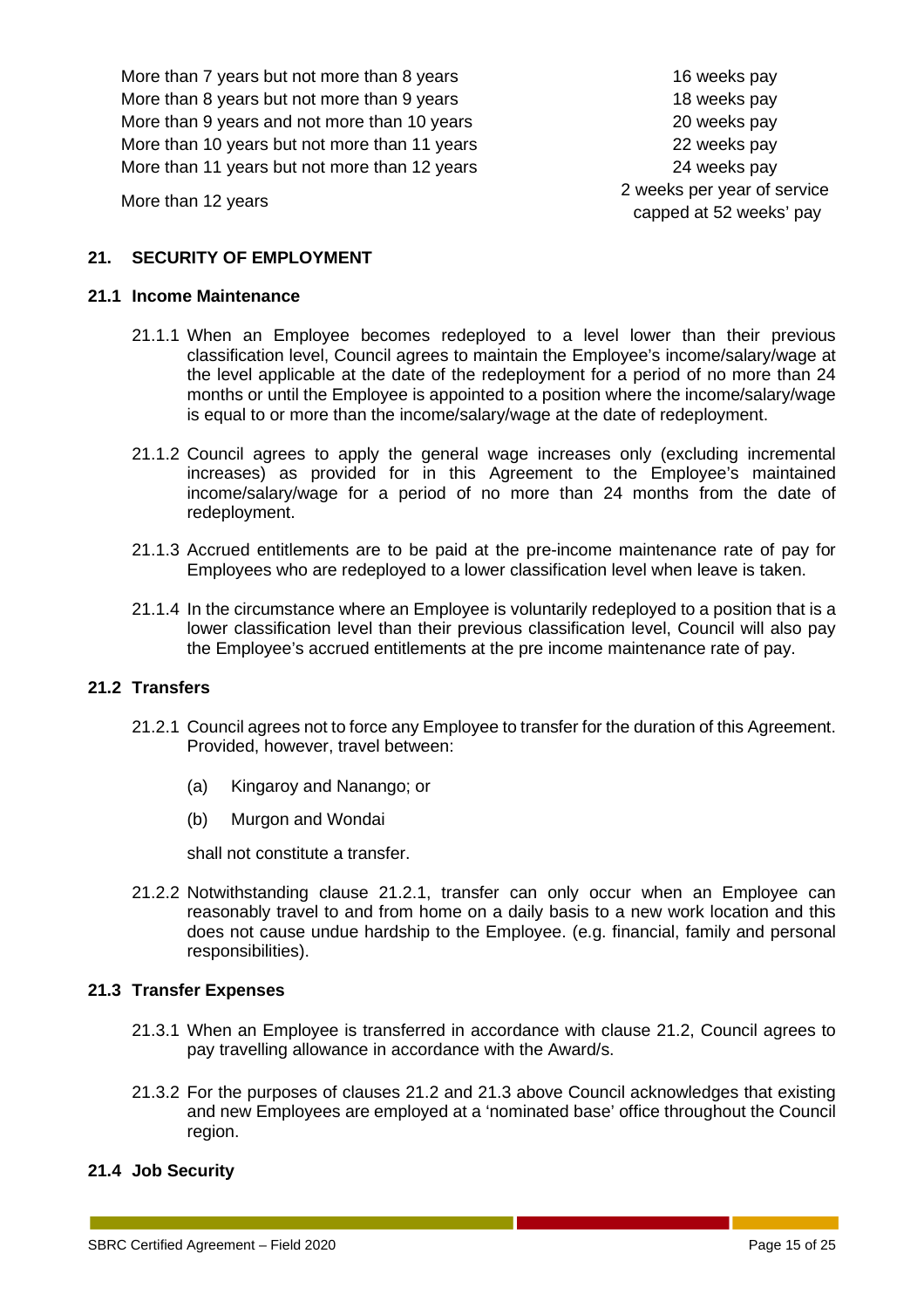- 21.4.1 Council is committed to maintaining a core permanent workforce where possible. The parties agree that changes in work practices and productivity initiatives should enhance the efficient operation of the Council.
- 21.4.2 The parties are committed to:
	- (a) Career development and equal opportunity.
	- (b) Using natural attrition and reallocation after consultation in preference to retrenchment or redundancy.
	- (c) Employees not unreasonably withholding agreement to participate in reasonable changes in working arrangements requiring their agreement under the Award or this Agreement.
	- (d) Employees assisting in the identification, development and implementation of work practices which assist in making Council a more efficient and cost effective organisation and continued job security.
	- (e) Council will continue to manage its workforce in order to minimise the need for involuntary labour reduction in the future. Council will not, during the term of this Agreement, apply forced redundancies and will consider other viable alternatives to labour reduction when necessary following the consultation process set out in clause 13 of this Agreement.

#### **21.5 Transition to Retirement**

- 21.5.1 Council shall work with Employees to develop a retirement plan which supports a positive transition for both parties. Subject to operational requirements, an Employee and Council may enter into an agreement for the Employee to work on a phased retirement arrangement.
- 21.5.2 Phased retirement arrangements will be agreed on an individual basis but may include reduced hours of employment and/or a reduction in duties/responsibilities.
- 21.5.3 A phased retirement arrangement will involve the Employee giving up their permanent role and being employed on phased retirement with agreed work hours, agreed role/level, agreed duties/responsibilities and an agreed retirement date. Council and the Employee will also identify agreed arrangements with respect to all accrued annual and long service leave.
- 21.5.4 Council will provide Employees who enter into a phased retirement agreement with an agreed retirement date of less than six (6) months with financial assistance to obtain financial advice from an approved financial adviser of up to \$500.
- 21.5.5 Council may give consideration to utilisation of Annual Leave and Long Service Leave entitlements, in a manner which would not otherwise be available. For example, this could include taking leave at the rate of one (1) or two (2) days per week over an extended period. Approval is at the sole discretion of Council. Half pay leave arrangements will not be applied in such circumstances.

#### **21.6 Abandonment of Employment**

21.6.1 An Employee who has been absent from duty for seven (7) or more working days without Council's consent and does not establish, to the satisfaction of Council, a reasonable cause for the absence shall be deemed to have abandoned their employment.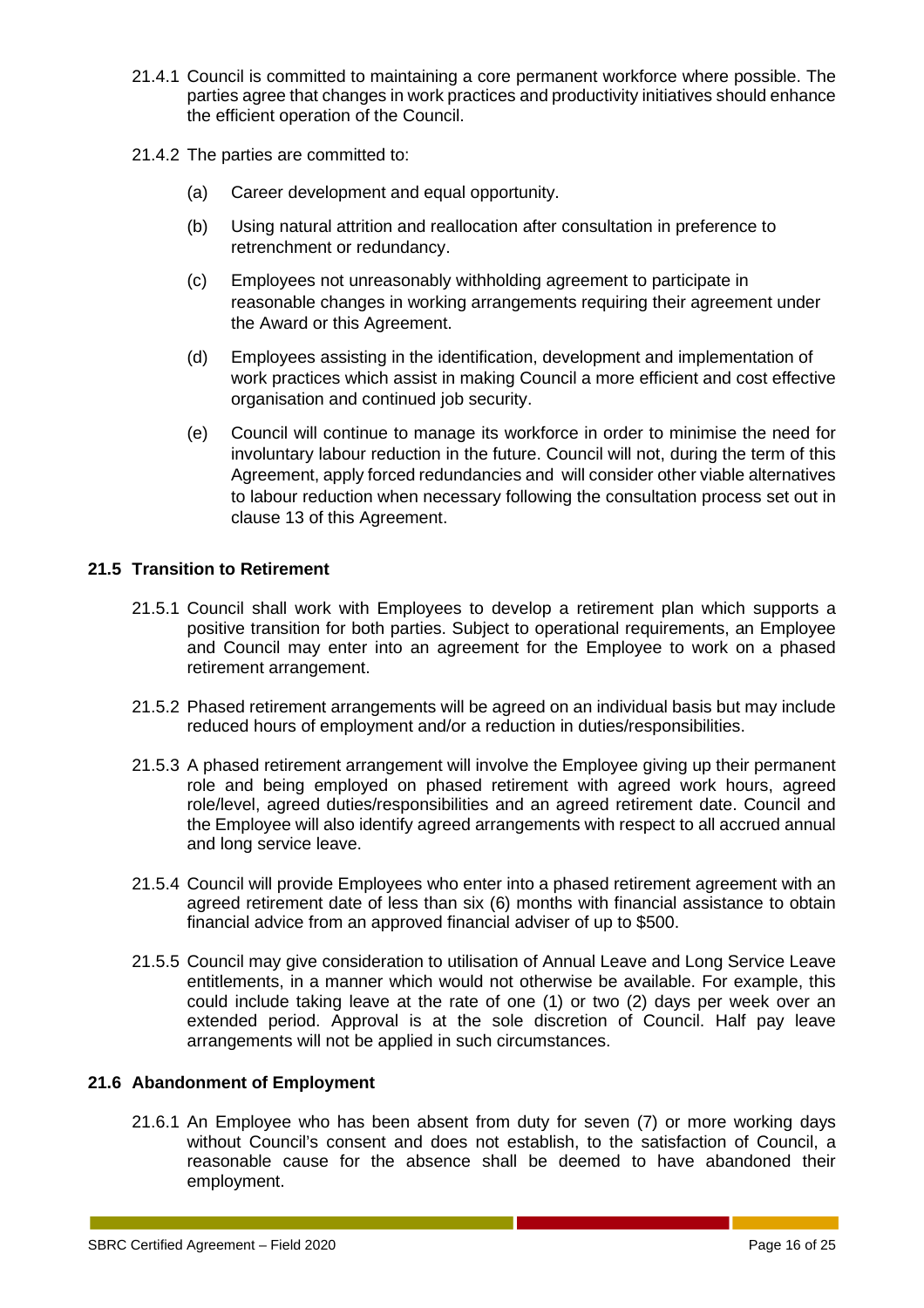- 21.6.2 Before an Employee's employment is terminated for abandonment, Council shall make a reasonable effort to contact the Employee. Contact may be made in writing (letter or email), by telephone or via text.
- 21.6.3 Termination of employment for abandonment shall be effective from the date of the Employee's last attendance at work or the Employee's last day's absence without Council's consent.

#### <span id="page-18-0"></span>**22. INDIVIDUAL FLEXIBILITY ARRANGEMENTS**

- 22.1 To meet the needs of Council and an individual Employee, Council and an Employee may enter into an Individual Flexibility Arrangement (IFA) to vary the terms of this Agreement.
- 22.2 The following process will be followed:
	- 22.2.1 The Employee, the Employee's Employee organisation (if applicable) and Council will consult and agree on arrangements to be implemented;
	- 22.2.2 The arrangements must meet the operational requirements of Council; and
	- 22.2.3 Both parties agree to genuinely consider any reasonable agreement proposed.
- 22.3 The terms of an IFA must be in writing setting out the terms, including a predetermined term of the agreement and provision for termination of the agreement and signed by Council and the Employee. An IFA must not, on balance, result in an overall reduction in the entitlements or protections the Employee has under this Agreement and are only about matters required or permitted to be in this Agreement.

#### <span id="page-18-1"></span>**23. LOCAL AREA WORK AGREEMENT (LAWA)**

- 23.1 The parties recognise the value and benefit in providing for a process that enables Council, workgroups or individuals to develop and implement flexible working arrangements suited to the needs of the workgroup and requisite work to be performed.
- 23.2 Where Council, relevant workgroups and individuals agree there is a need for flexible work agreements the following process will be followed:
	- 23.2.1 Directly affected Employees, relevant Employee organisations that have coverage (if applicable) and Council will consult and agree on arrangements to be implemented;
	- 23.2.2 The arrangements must meet the operational requirements of Council;
	- 23.2.3 Agreement shall be obtained from more than 70% of affected Employees; and
	- 23.2.4 The parties agree to genuinely consider any reasonable agreement proposed.
- 23.3 Where established, LAWA's will be read in conjunction with the Award/s and this Agreement.
- 23.4 The terms of a LAWA must be in writing setting out the terms, including a predetermined term of the agreement and provision for termination of the agreement and signed by Council and the relevant Employees. A LAWA must not, on balance, result in an overall reduction in the entitlements or protections the relevant Employees have under this Agreement.
- 23.6 In the event an affected Employee has personal circumstances that objectively and reasonably prevent them from participating in the varied work arrangements prescribed in the LAWA,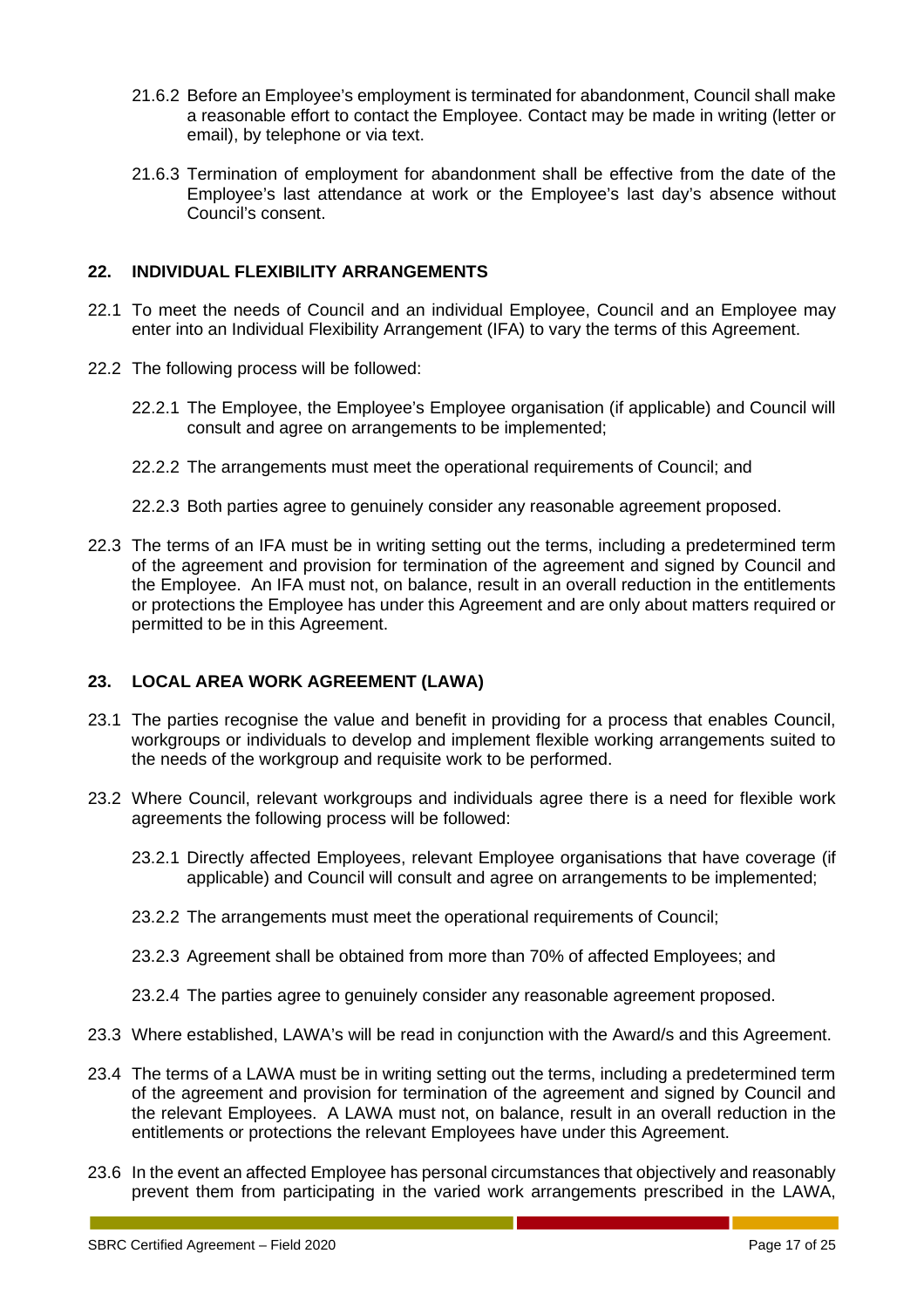Council will reasonably consider alternative arrangements for the Employee. If agreement cannot be reached the Employee can implement the Dispute Resolution process prescribed in clause 12.

#### <span id="page-19-0"></span>**24. MAJOR PROJECT AGREEMENT (MPA)**

- 24.1 For major projects, the ordinary hours of work and span of ordinary hours shall be determined by mutual written agreement between Council and the Employee/s considering the needs of the project and to give flexibility for the workforce.
- 24.2 The following process will be followed:
	- 24.2.1 Council will confer with relevant Employees to identify those Employees who are prepared to consider changing their ordinary hours of work and span of hours;
	- 24.2.2 Directly affected Employees, relevant Employee organisations (if applicable) and Council will consult and agree on arrangements to be implemented;
	- 24.2.3 The arrangements need to meet the operational requirements of Council;
	- 24.2.4 Agreement needs to be obtained from more than 70% of affected Employees; and
	- 24.2.5 All parties agree to genuinely consider any reasonable agreement proposed.
	- 24.2.6 Where established, MPA's will be read in conjunction with the relevant awards and this Agreement.
- 24.3 The terms of an MPA must be in writing setting out the terms, including a predetermined term of the agreement and provision for termination of the agreement, and be signed by Council and the relevant Employees. An MPA must not, on balance, result in an overall reduction in the entitlements or protections the relevant Employees have under this Agreement.
- 24.4 In the event an affected Employee has personal circumstances that objectively and reasonably prevent them from participating in the varied work arrangements prescribed in the MPA, Council will reasonably consider alternative arrangements for the Employee. If agreement cannot be reached the Employee can implement the Dispute Resolution process prescribed in clause 12.

#### <span id="page-19-1"></span>**25. UNION ENCOURAGEMENT**

This Agreement recognises the Unions party to this Agreement and their Employee delegates as legitimate representatives of Employees covered by this Agreement.

#### **25.1 Union Delegates**

- 25.1.1 Union delegates and job representatives have a role to play within a workplace. The existence of accredited Union delegates and/or job representatives is encouraged.
- 25.1.2 Council shall not unnecessarily hinder accredited Union delegates and/or job representatives in the reasonable and responsible performance of their duties.

#### **25.2 Trade Union Training Leave**

Trade Union training leave may be accessed in accordance with the relevant Award/s provision/s.

#### **25.3 Deduction of Union Fees**

Upon a request in writing, Council shall provide a payroll deduction scheme for any Employee/s who wish to have their Union fees deducted from their payroll.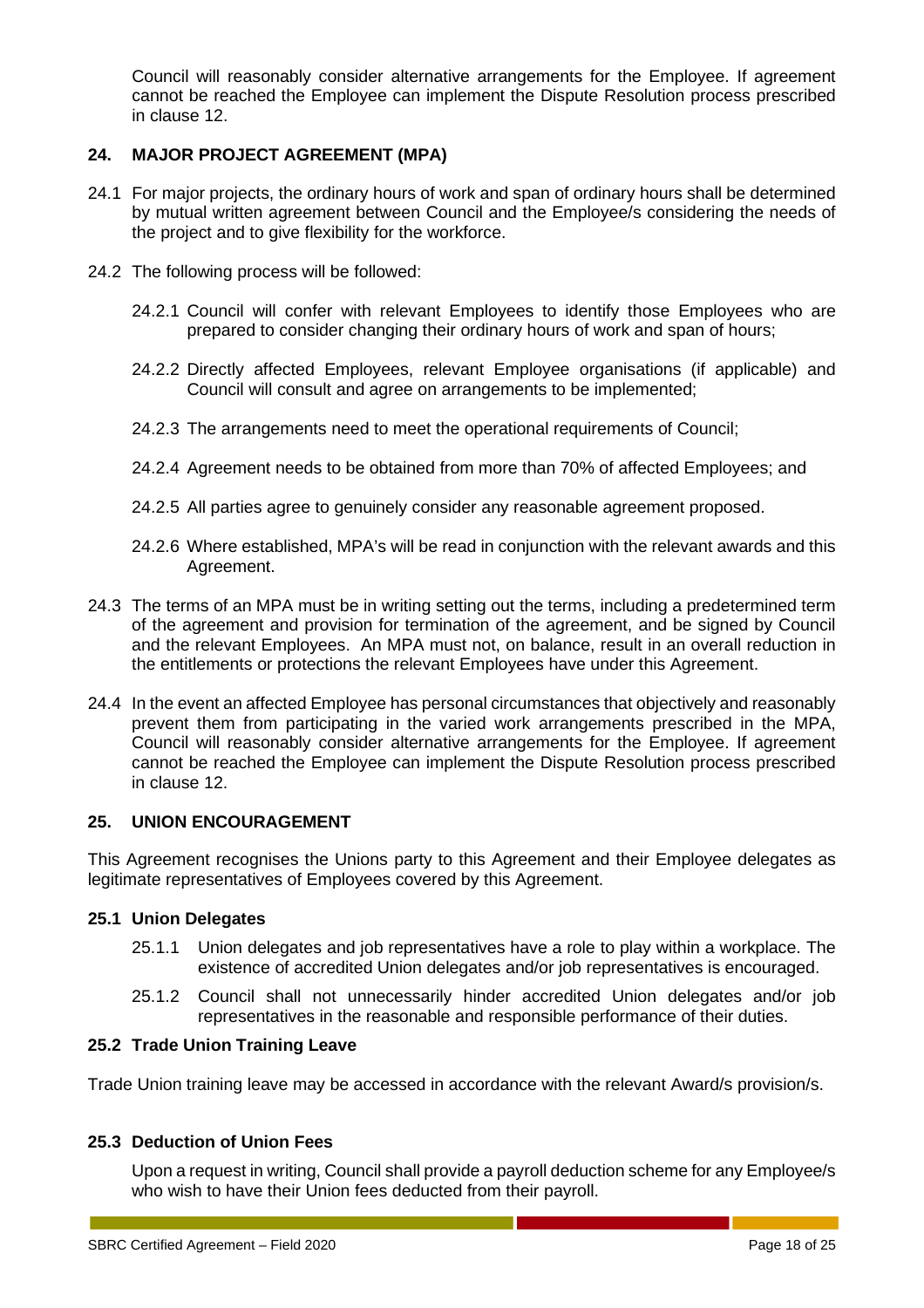#### <span id="page-20-0"></span>**26. NO FURTHER CLAIMS**

It is agreed by the parties that for the life of this Agreement:

- (a) The parties will not pursue any extra wage claims related to wages or changes of conditions of employment, whether dealt with in this Agreement or not;
- (b) This Agreement covers all matters or claims (from the combined unions) regarding the Employment of the Employees, which could otherwise be the subject of protected actions pursuant to *Industrial Relations Act 2016*; and
- (c) Neither party to this Agreement, will engage in protected action pursuant to the Industrial Relations Act 2016, in relation to the performance of any work covered by the Agreement during the term of this Agreement.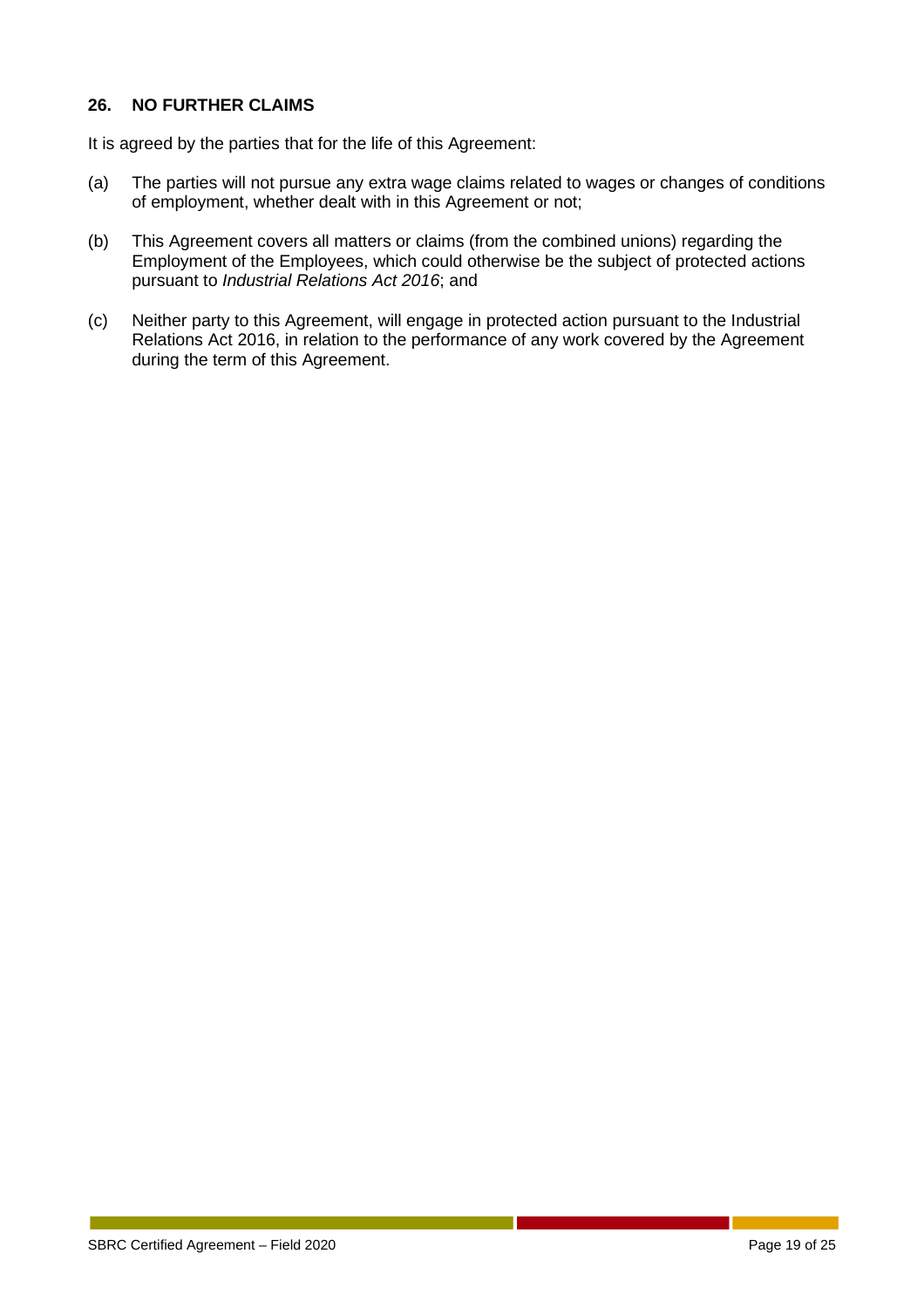|                | Current @<br><b>December</b><br>2019 | Base rate @ 1 <sup>st</sup> full pay<br>period January 2020<br>2.5% | Base rate @ 1 <sup>st</sup> full pay<br>period January 2021<br>2.5% | Base rate @ 1 <sup>st</sup> full pay<br>period January 2022<br>2.5% |
|----------------|--------------------------------------|---------------------------------------------------------------------|---------------------------------------------------------------------|---------------------------------------------------------------------|
|                | Fortnight                            | Fortnight                                                           | Fortnight                                                           | <b>Fortnight</b>                                                    |
|                |                                      |                                                                     |                                                                     |                                                                     |
|                |                                      | <b>SBRC FIELD STAFF (76 hours / fortnight)</b>                      |                                                                     |                                                                     |
| A1             |                                      |                                                                     |                                                                     |                                                                     |
| A2             | \$1,894.43                           | \$1,941.79                                                          | \$1,990.33                                                          | \$2,040.09                                                          |
| A3             | \$1,919.71                           | \$1,967.70                                                          | \$2,016.89                                                          | \$2,067.31                                                          |
| A4             | \$1,945.07                           | \$1,993.69                                                          | \$2,043.54                                                          | \$2,094.62                                                          |
| A <sub>5</sub> | \$1,957.81                           | \$2,006.75                                                          | \$2,056.92                                                          | \$2,108.34                                                          |
| A <sub>6</sub> | \$1,970.55                           | \$2,019.81                                                          | \$2,070.31                                                          | \$2,122.06                                                          |
|                |                                      |                                                                     |                                                                     |                                                                     |
| <b>B1</b>      | \$2,000.68                           | \$2,050.70                                                          | \$2,101.96                                                          | \$2,154.51                                                          |
| <b>B2</b>      | \$2,026.69                           | \$2,077.35                                                          | \$2,129.29                                                          | \$2,182.52                                                          |
| <b>B3</b>      | \$2,053.10                           | \$2,104.43                                                          | \$2,157.04                                                          | \$2,210.96                                                          |
| <b>B4</b>      | \$2,079.35                           | \$2,131.33                                                          | \$2,184.62                                                          | \$2,239.23                                                          |
|                |                                      |                                                                     |                                                                     |                                                                     |
| C <sub>1</sub> | \$2,106.33                           | \$2,158.98                                                          | \$2,212.96                                                          | \$2,268.28                                                          |
| C <sub>2</sub> | \$2,155.87                           | \$2,209.77                                                          | \$2,265.01                                                          | \$2,321.64                                                          |
| C <sub>3</sub> | \$2,183.09                           | \$2,237.67                                                          | \$2,293.61                                                          | \$2,350.95                                                          |
| C <sub>4</sub> | \$2,210.31                           | \$2,265.57                                                          | \$2,322.21                                                          | \$2,380.27                                                          |
|                |                                      |                                                                     |                                                                     |                                                                     |
| D <sub>1</sub> | \$2,251.12                           | \$2,307.40                                                          | \$2,365.09                                                          | \$2,424.21                                                          |
| D <sub>2</sub> | \$2,291.73                           | \$2,349.03                                                          | \$2,407.75                                                          | \$2,467.95                                                          |
| D <sub>3</sub> | \$2,332.38                           | \$2,390.69                                                          | \$2,450.46                                                          | \$2,511.72                                                          |
| D4             | \$2,373.03                           | \$2,432.36                                                          | \$2,493.16                                                          | \$2,555.49                                                          |

### **SCHEDULE A – WAGES AND SALARY RATES**

Г

 $\mathbb{R}^n$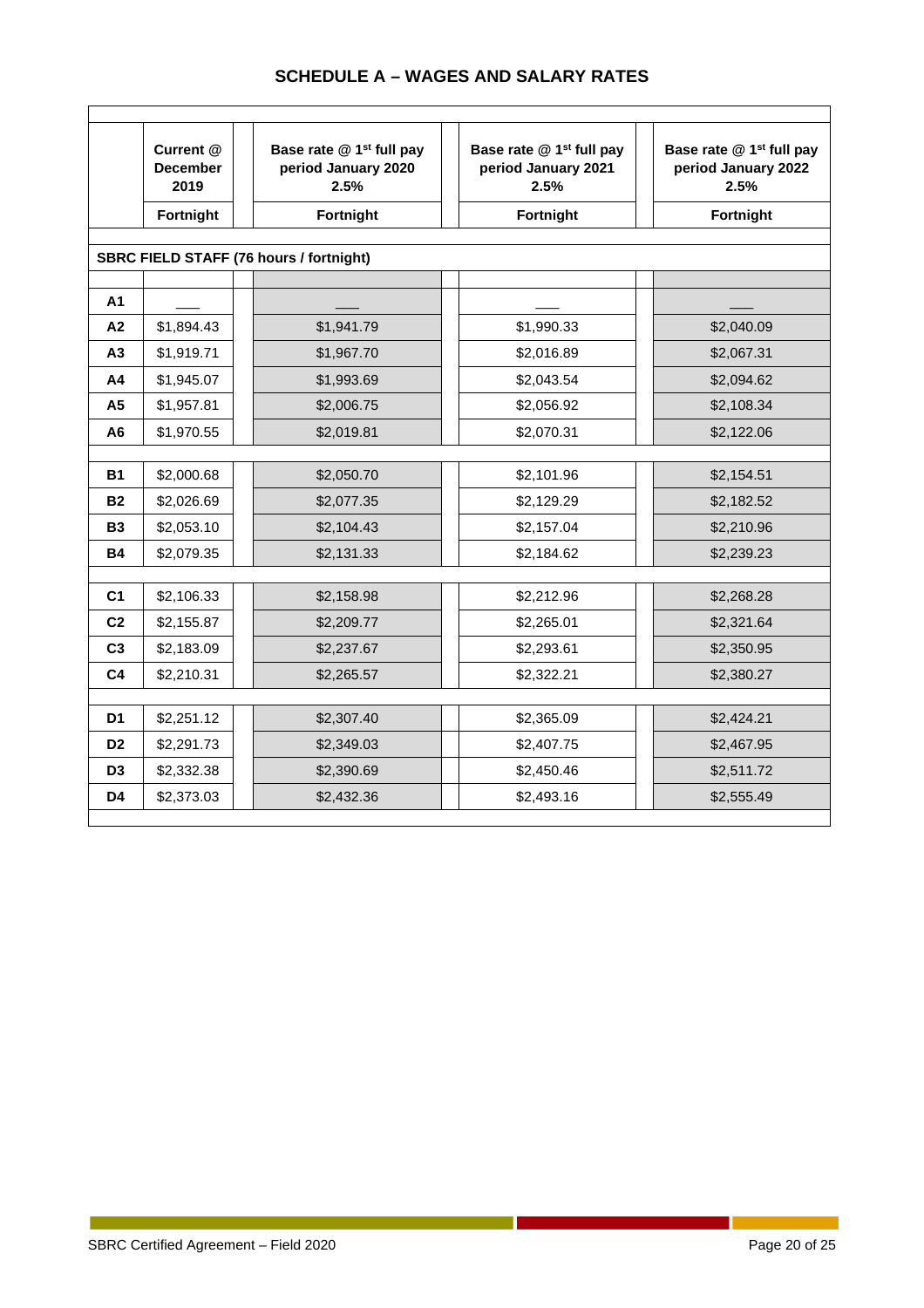#### **SIGNATORIES**

Signed for and on behalf of the <br>SOUTH BURNETT REGIONAL COUNCIL  $\}$  CHIEF EXECUTIVE OFFICER SOUTH BURNETT REGIONAL COUNCIL

In the presence of MJP Pitt PSM

...................................................... Printed Name

} Rebecca Humphrey }

29 May 2020

}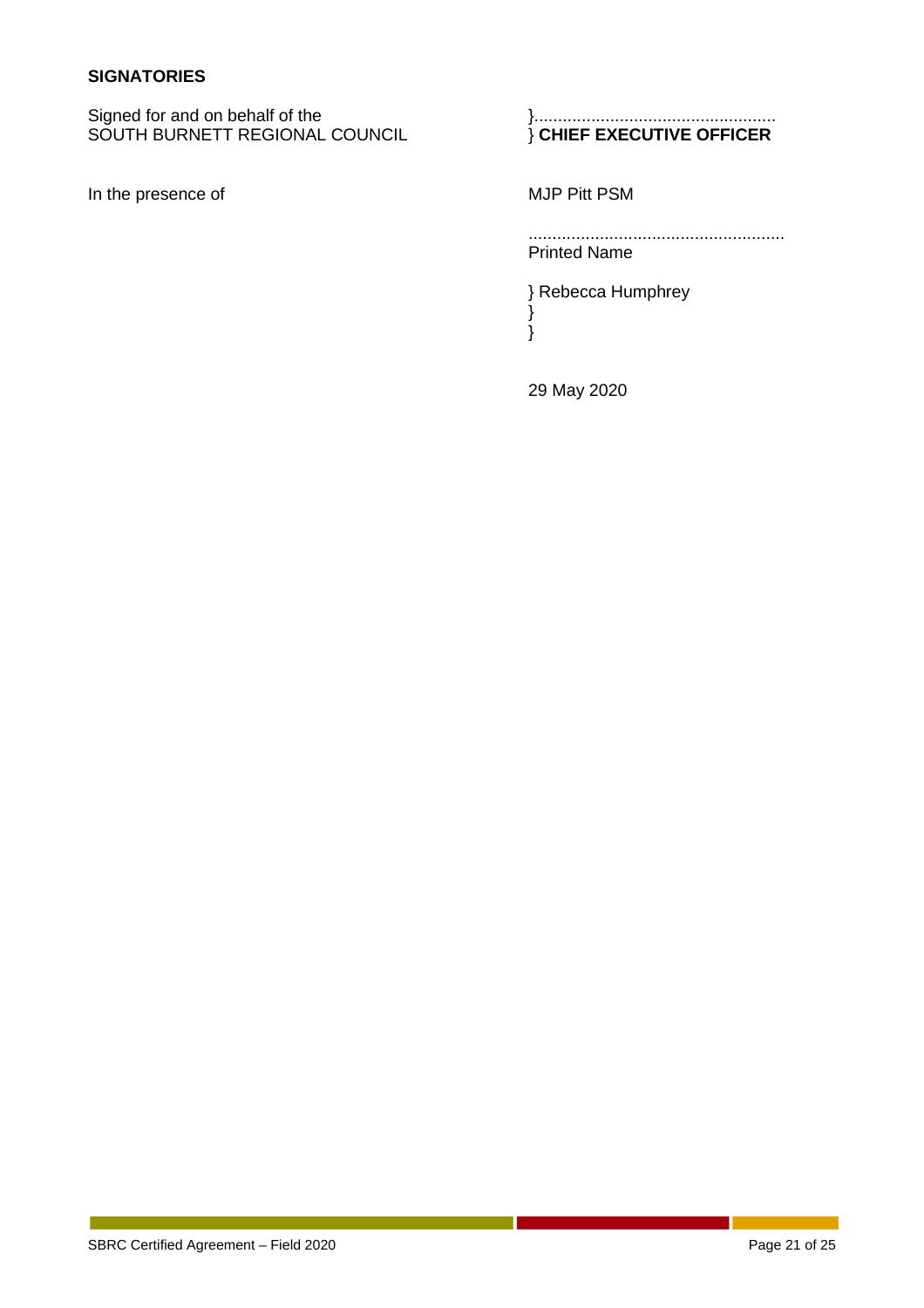#### AUTOMOTIVE, METALS, ENGINEERING, PRINTING AND KINDRED INDUSTRIES INDUSTRIAL UNION OF EMPLOYEES, QUEENSLAND

}................................................... } **STATE SECRETARY**

In the presence of Rohan Webb

Printed Name

}Melissa McAllister } }

8 June 2020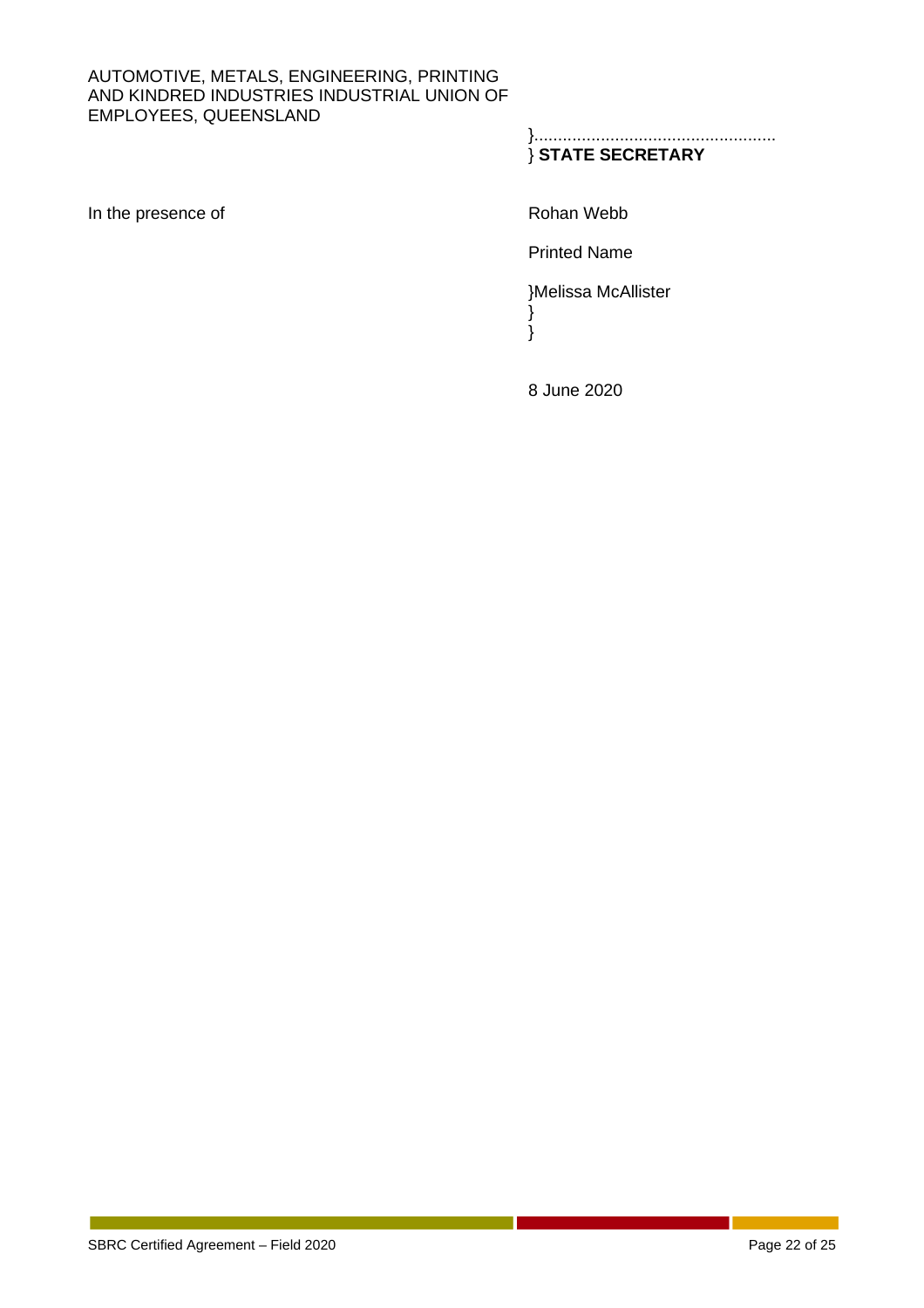#### CONSTRUCTION, FORESTRY, MINING & ENERGY, INDUSTRIAL UNION OF EMPLOYEES }...................................................

In the presence of  $J$ ade Ingham

## } **STATE SECRETARY**

Emma Eaves. Printed Name

}…………………………………….. } }

4 June 2020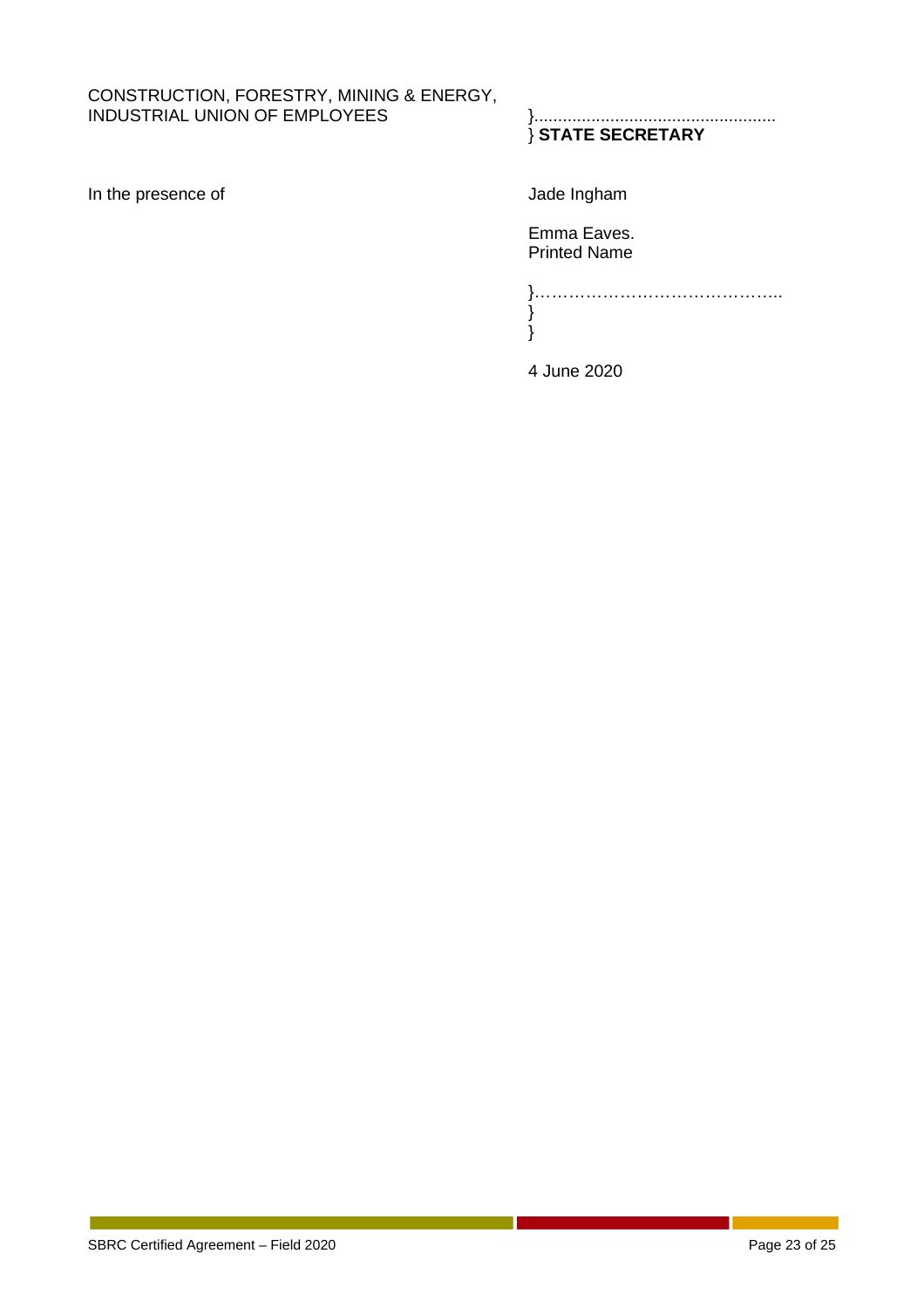# THE AUSTRALIAN WORKERS' UNION OF EMPLOYEES, QUEENSLAND

EMPLOYEES, QUEENSLAND }................................................... } **STATE SECRETARY**

In the presence of Stephen Kenneth Baker

...................................................... Printed Name

} Stacey Lee Schinnerl } }

02 July 2020